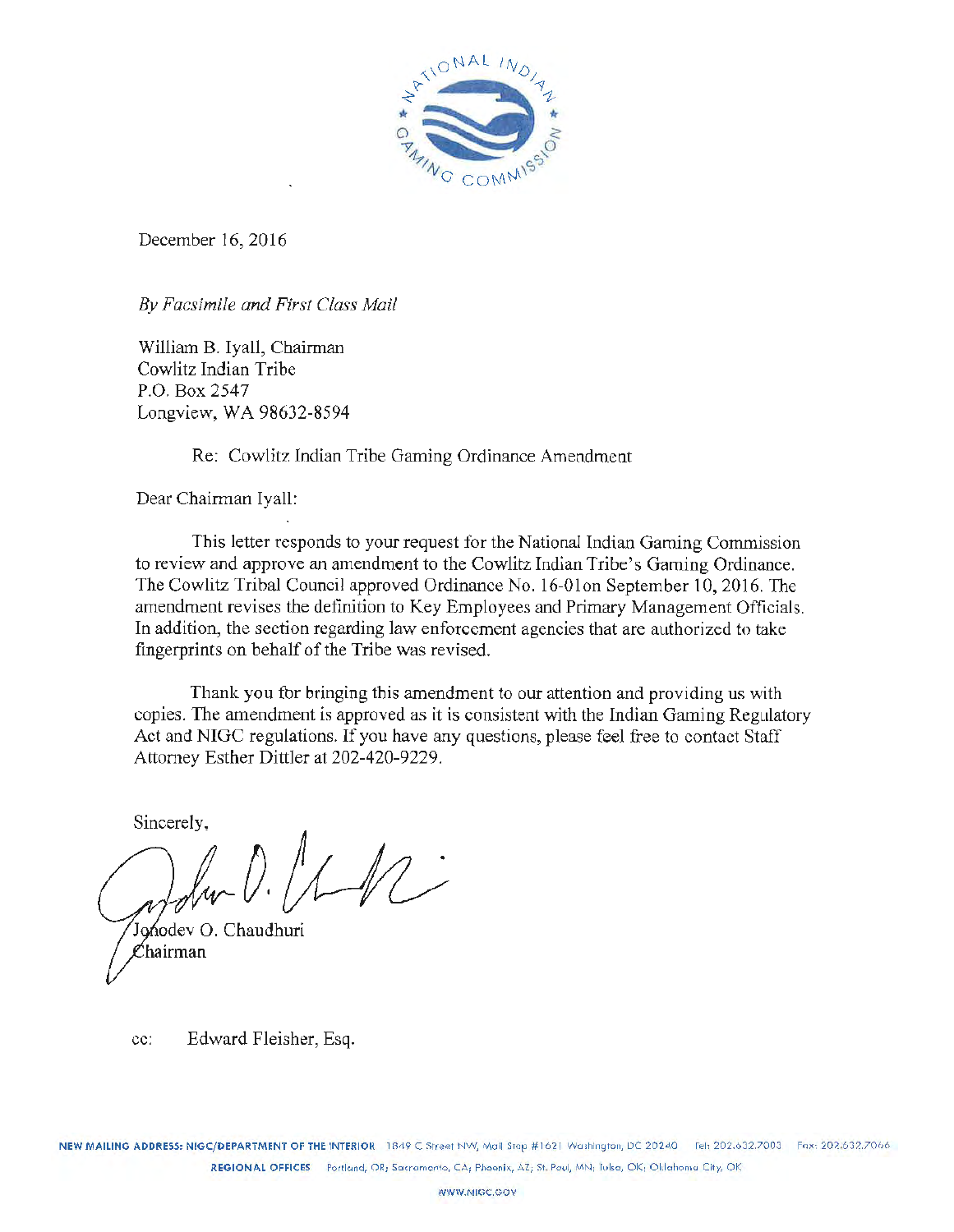

# **Cowlitz Indian Tribe**

Tribal Council Ordinance No. 16-01 Short Title: Gaming Ordinance Amendment

**WILEREAS, the Cowlitz Indian Tribe is Acknowledged as a Sovereign Indian Nation by**. the United States Government: and

WHEREAS, the Tribal Council is the governing body of the Cowlitz Indian Tribe as authorized by the tribe's Constitution and By-laws; and

WHEREAS, at a duly called meeting of the Tribal Council on August 22, 2005, the ['ribal Council adopted Tribal Council ordinance 05-02, entitled "'Gaming Ordinance.''; and

WHEREAS, at a duly called meeting of the Tribal Council on October 6, 2007, the Tribal Council adopted Tribal Council ordinance 07-03, entitled "Gaming Ordinance Amendment": and

WHEREAS, at a duly called meeting of the Tribal Council on August 6, 2011, the. Tribal Council adopted Tribal Council ordinance 11-02. entitled "Gaming Ordinance Amendment": and

WHEREAS, at a duly called meeting of the Tribal Council on March 1, 2014. the Tribal Council adopted Tribal Council ordinance 14-01, entitled "Gaming Ordinance Amendment": and

WHEREAS, at a duly called meeting of the I ribal Council on August 14. 2015, the Tribal Council adopted Tribal Council ordinance 15-03, entitled "Gaming Ordinance" Amendment", and incorporating all Gaming Ordinance amendments into one conformed. dncumcm of the Gaming Ordinance as amended: and

WHEREAS, the Tribal Council wishes to further amend the Tribe's Gaming Ordinance to clarify certain licensing issues;

NOW, THEREFORE BE IT ENACTED by the Tribal Council of the Cow litz Indian Tribe. that Sections 2(K), 2(M), 32 and 34(A)(3) are amended to read as follows:

"Section 2(K) "Key Employee" means:

- (I) A person who pcrfonns one or more of the following functions:
	- (a) Bingo caller:
	- (b) Counting room supervisor
	- (c} Chief of security:

P.O. Box 2547 • Longview, WA 98632-8594 • (360) 577-8140 • Fax (360) 577-7432 • EMAIL cowlitztribe@cowlitz.org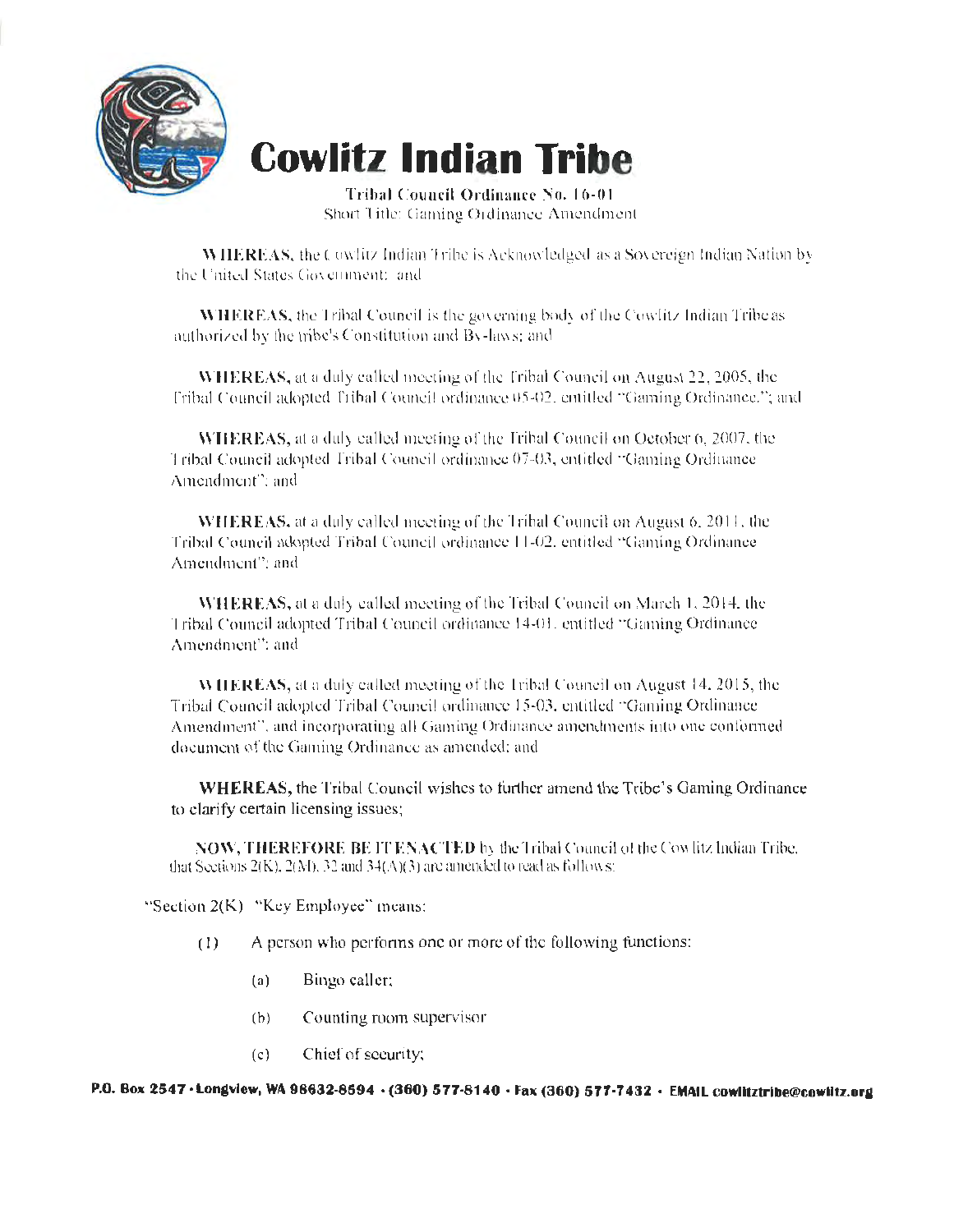- (d) Custodian of gaming supplies or cash;
- (c) Floor manager;
- $(f)$  Pit boss;
- (g) Dealer;
- (h} Croupier;
- (i) Approver of credit;  $er$
- (j) Custodian of gambling devices including persons with access to cash and accounting records within such devices; or
- (k) Any other person designated bv the Tribe as a Key Emplovcc.
- (2) If not otherwise included, any other person whose total cash compensation is in excess of \$50,000 per year; or
- (3) If nor otherwise included, the four most highly compensated persons in the gaming operation."

"Section 2(M) "Primary Management Official" means

- $(1)$  The person (s) having management responsibility for a management contract;
- (4) Any person who has authority:
	- (a) To hire and fire employees;  $\Theta$
	- (b) To set up working policy for the gaming operation;  $\theta$ f
	- (c) The chief financial officer or other person who has financial management responsibility:; or
	- (d)  $\Delta$ ny other person designated by the Tribe as a Primary Management Official."

"Section 32. Fingerprints. Each applicant for a gaming license who is a Kev Employee or Primary Management Official shall be required to have fingerprints taken as part of the license application procedure. Fingermints shall be taken. by the Clark County Sheriff's Office. Fingerprints will then be forwarded to the NIGC for processing through the FBI and NCIC to determine the applicant's criminal history, if any."

"Section 34. Procedures for Conducting a Background Check on Applicants.

 $(A)$ As part of its review procedure, the Trihal Gaming Commission or its agent shall employ or engage a private investigator to conduct a background investigation on each applicant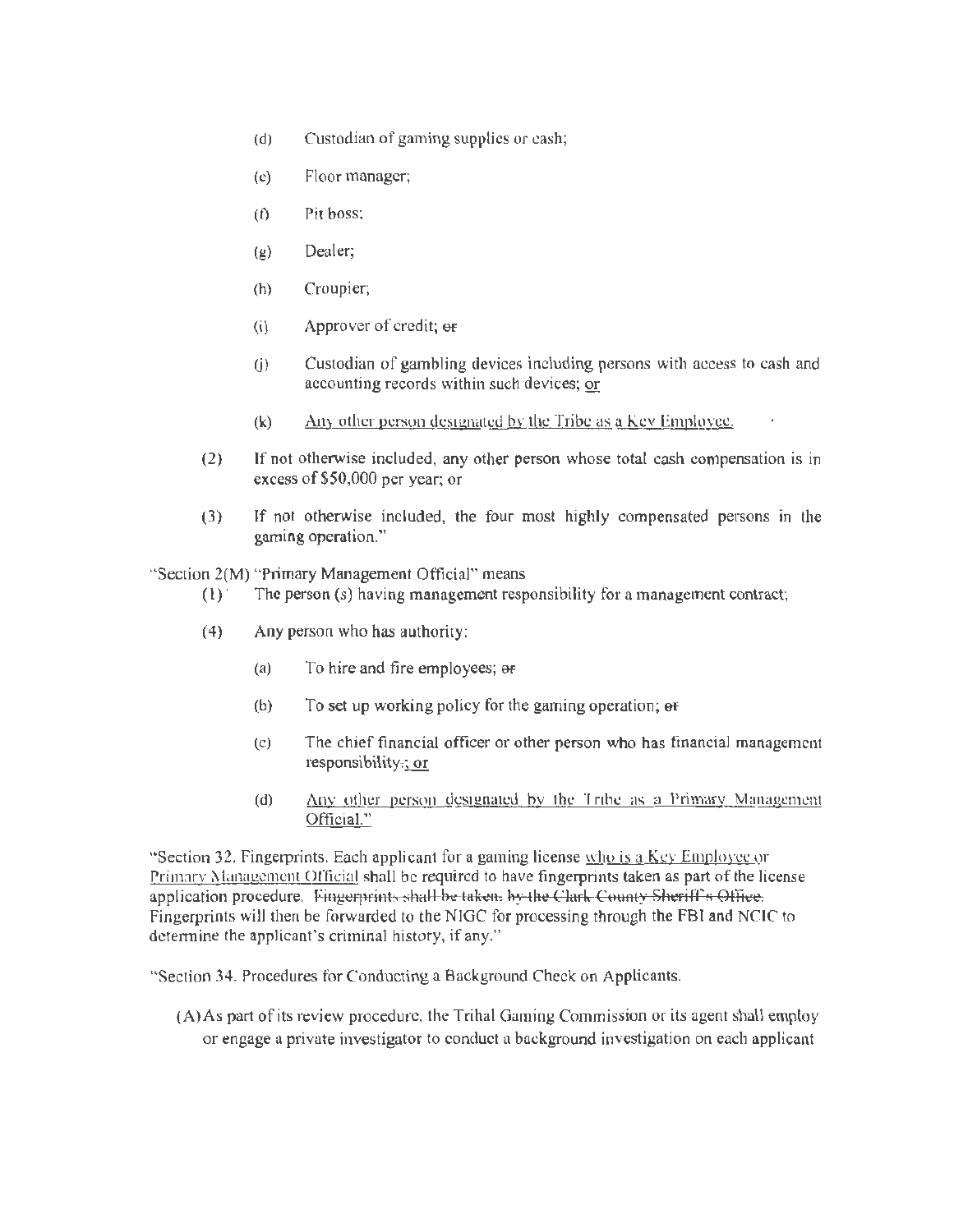sufficient to allow the Tribal Gaming Commission to make an eligibility dctennination under Section 35 of this ordinance. The investigator shall

- (l) Verify the applicant's identity through items such as a social security card, driver's license, hirth certificate, or passport;
- (2) Contact each personal and business reference provided in the License Application, when possible;
- (3) Obtain a personal credit check at the discretion of the Tribe.
- (4) Conduct a civil history check;
- (5) Conduct a criminal history check via the submission of the applicant's fingerprints to the NIGC and further obtain infonnation from the appropriate court regarding past felony and/or misdemeanor convictions and criminal charges within the last ten years.
- (6) Inquire into any previous or existing business relationships with the gaming industry and Indian tribes by contacting the entities or tribes;
- (7) Verify the applicant's history and status with any licensing agency by contacting the agency; and
- (8) Take other appropriate steps to verify the accuracy of the information, focusing on problem areas noted."

#### **CERIFICA TION**

The foregoing ordinance was adopted on September  $/2$ , 2016 at a duly called meeting of the Cowlitz Tribal Council by a vote of  $\int_1^2$  for  $\ell$  Against  $\ell$  Abstain.

Patty Kingwa - Bawa

Patty Kinswa-Gaiser Tribal Council Chair

mdy Rhenne

**Tribal Council Secretary**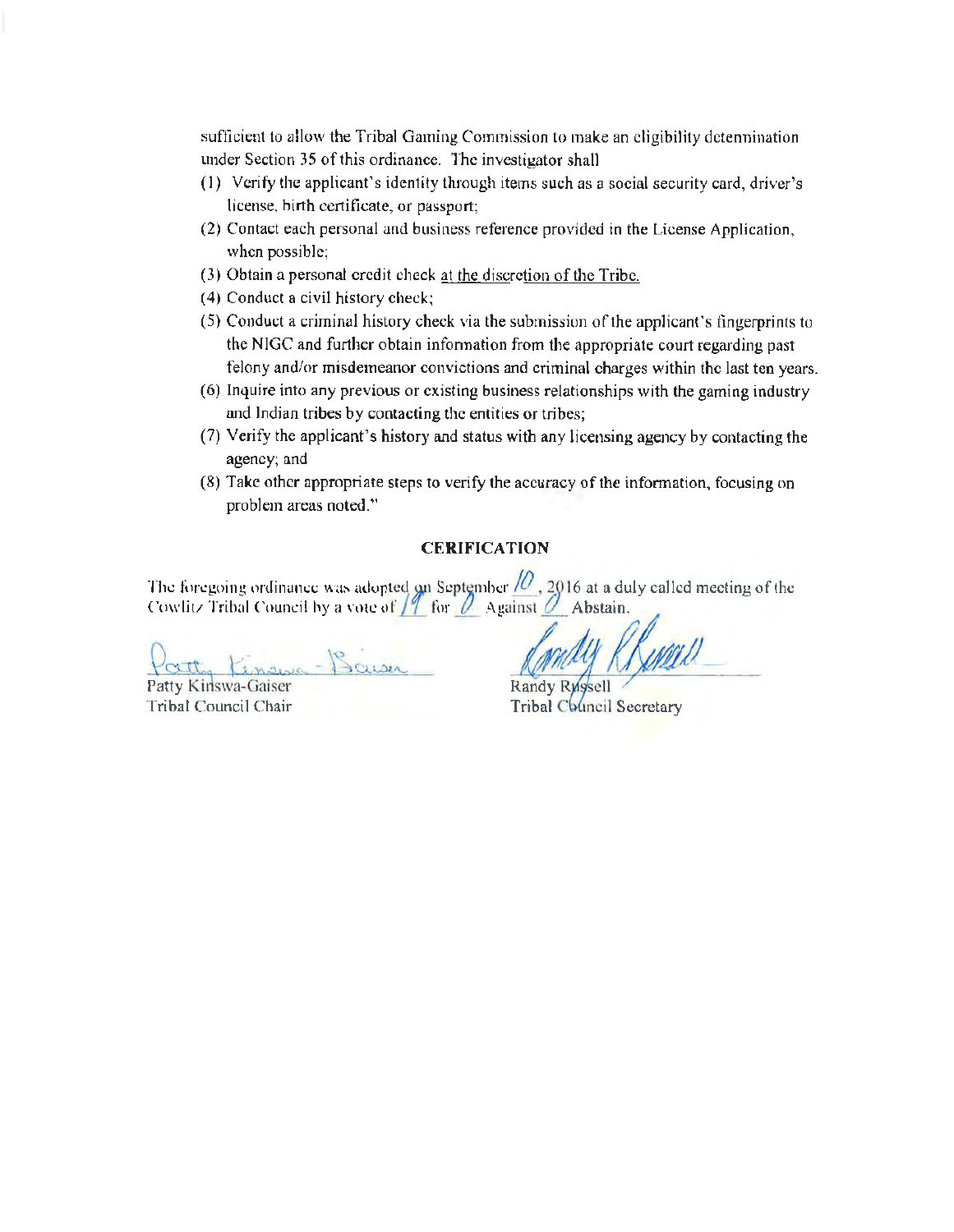

## **Cowlitz Indian Tribe**

## GAMING ORDINANCE

## Attachment to Tribal Council Ordinance 15- $O$ <sup>1</sup>

Conformed copy of Ordinance 05-02, as amended by Ordinances 07-03, 11-02, 14-01, 15-03, and 15- $\theta\dot{\theta}$ .

Section 1. Introduction. The Tribal Council empowered by the Tribe's Constitution to enact ordinances, hereby enacts this ordinance in order to govern Class U and Class HI gaming operalions on the Tribe's Indian Lands.

Section 2. Dclinitinns. Unless a different meaning is clearly indicated in this Ordinance, the terms used herein shall have the same meaning as defined in the lndian Gaming Regulatory Act of 1988 (IGRA), 25 U.S.C. § 2701 et seq., and its regulations, 25 C.F.R. § 500 et seq. Specifically:

- (A) "Board of Directors" means the Tribal Gaming Board of Directors, who shall serve as primary management officials in overseeing the general manager or management contractor and the dny·to-dny non-regulatory aspects of the gaming operation.
- (B) "Commission" means the Tribal Gaming Commission established to perform regulatory oversight and to monitor compliance with Tribal. Federal, and applicable State regulations.
- (C) "Class I gaming" means social games solely for prizes of minimal value or traditional forms of Indian gaming engaged in by individuals as a part of. or in connection with, tribal ceremonies or celebrations.
- (D) "Class II gaming" means:
	- $(1)$  The game of chance commonly known as bingo (whether or not electronic, computer, or other technologic aids are used in connection therewith):
		- (a} Which is played for prizes, including monetary prizes, with cards bearing numbers of other designations,
		- (b) Jn which the holder of the card covers such numbers or designations when objects, similarly numbered or designated, are drawn or electronically determined, and
		- (c) ln which the game is won by the first person covering a previously designated arrangement of numbers or designations on such cards, including (if played in the same location) pull-tabs, lotto, punch boards, tip jars. instant bingo, and other gnmes similar to bingo, and

P.O. Box 2547 • Longview, WA 9R632-8594 • (360) 577-8140 • Fax (360) 577-7432 • EMAIL cowlitztribe@ tdn.com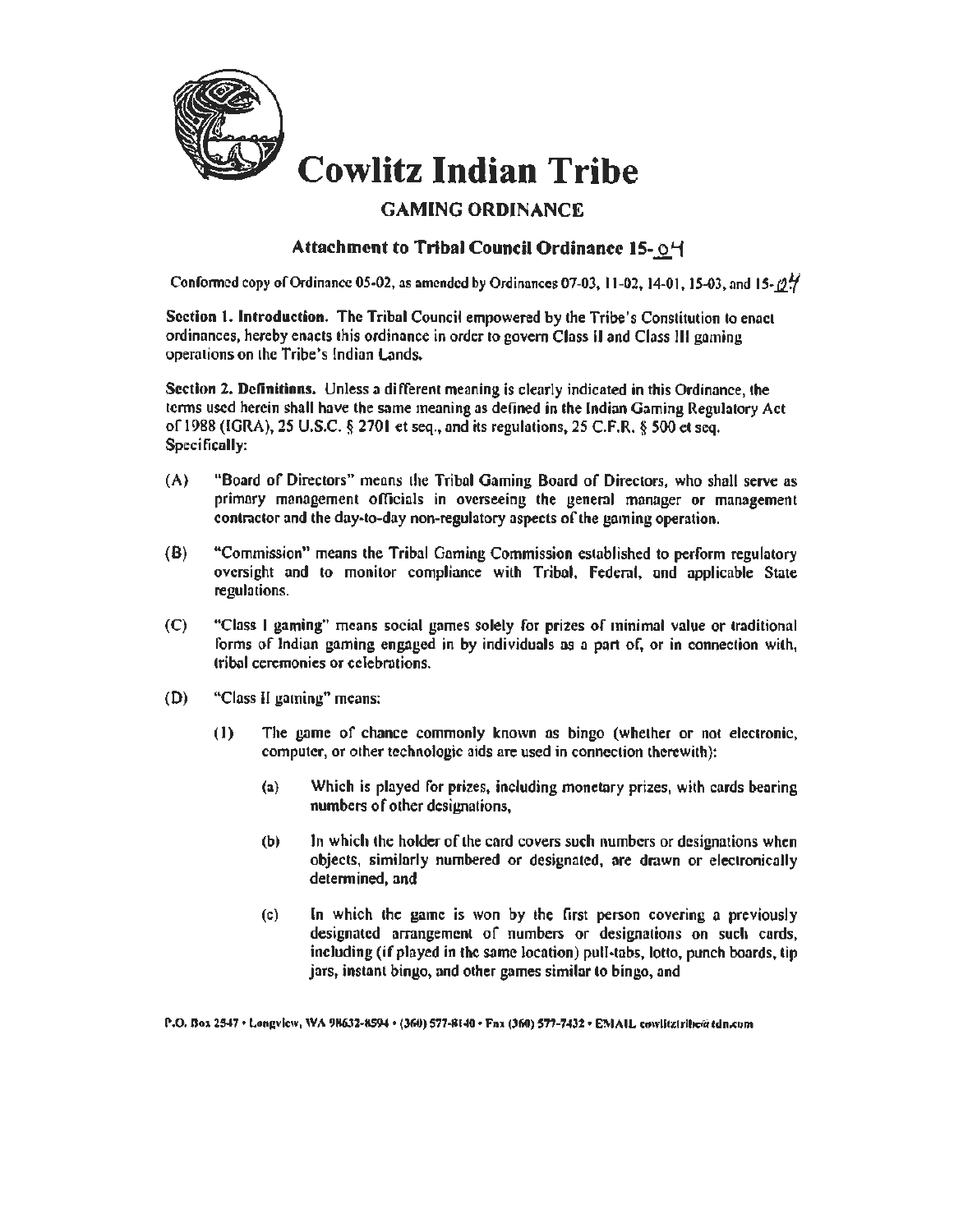- (2) Card games that:
	- (a) Are explicitly aulhorized by the faws of lhe State, or
	- (b) Are not explicitly prohibited by the laws of the State and arc played at any location in the State, but only if such card games are played in conformity with those laws and regulations (if any) of the State regarding hours or periods of operation of such card games or limitations on wagers or pot sizes in such card games.
- (3) The term "class II gaming" does not include:
	- (a) Any banking card games, including baccarat, chemin de fer, or blackjack (21), or
	- (b) Electronic or electromechanical facsimiles of any game of chance or slot machines of ony kind.
- (E) "Class Ill gaming" means all forms of gaming that are not class I gaming or class II gaming.
- (F) ··commissioner" means a Tribal Gaming Commissioner.
- (G) "Compact" means a Tribal-State Compact concerning clnss ltl gaming under 25 USC Sec. 2110(d).
- (H) "Directly related to means" an individual residing *in* the same household who is related as a spouse, child, parent, grandparent, grandchild or sibling.
- (I) "Director" means a Member of the Tribal Gaming Board of Directors.
- {J) "Elders Tribunal" means the tribunal established in Title 19 oflhe Cowlitz Tribal Code.
- (K) "Key Employee" means:
	- $(1)$  A person who performs one or more of the following functions:
		- (a) Bingo caller;
		- (b) Counting room supervisor
		- (c) Chief of security;
		- (d) Custodian of gaming supplies or cash;
		- (c) Floor manager;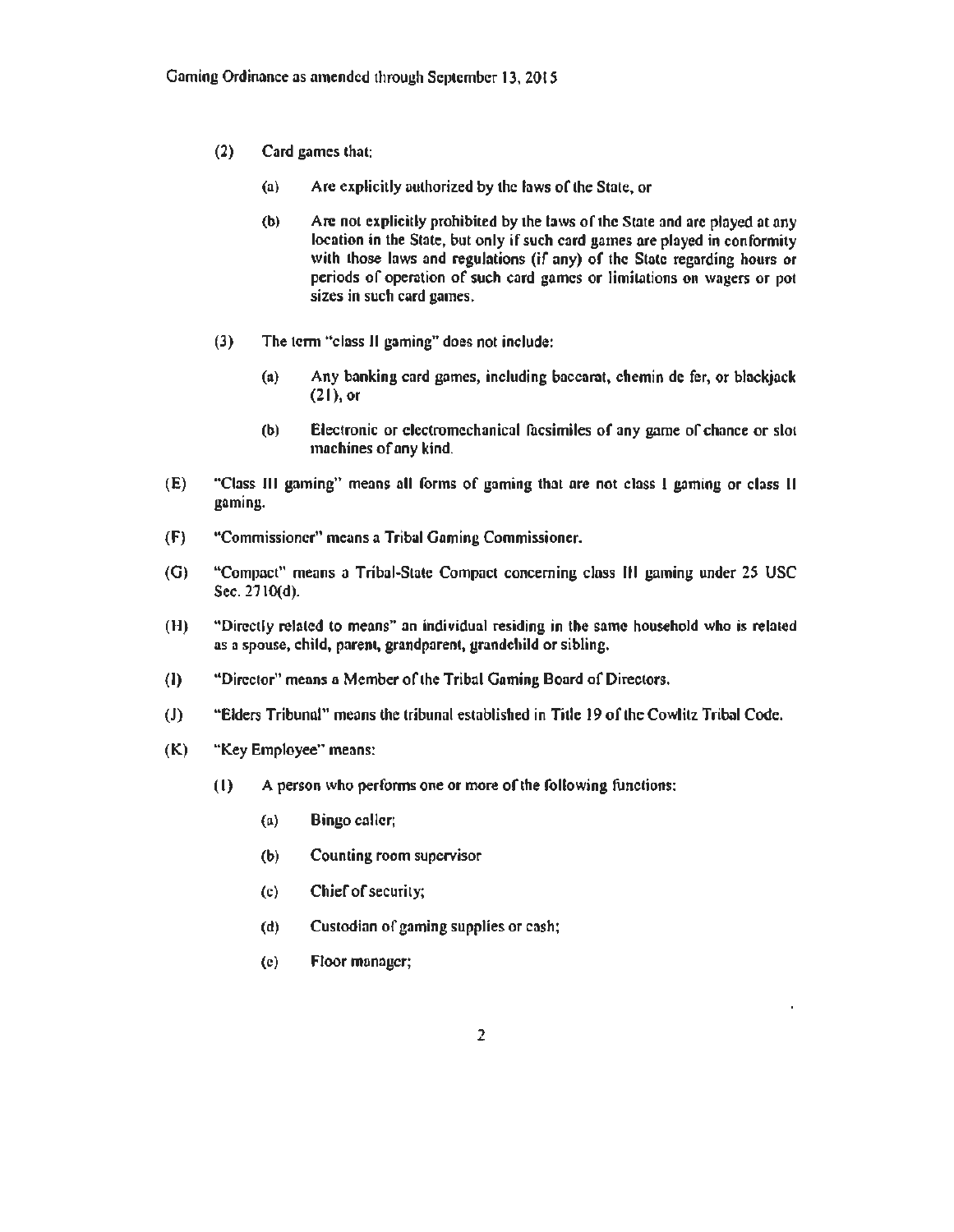- (f) Pit boss;
- (g) Dealer;
- (h) Croupier;
- (i) Approver of credit; or
- (j) Custodian of gambling devices including persons with access to cash and accounting records within such devices;
- (2) If not otherwise included, any other person whose total cnsh compensation is in excess of\$50,000 per year; or
- (3) If not otherwise included, the four most highly compensated persons in the gaming operation.
- (L) "Net Revenues" means gross gaming revenues of the gaming operation Jess
	- (I) Amounts paid oul as, or paid for, prizes; and
	- (2) Total gaming-related operating expenses, excluding management fees.
- {M) "Primary Management Official" means
	- (I) The person (s) hnving management responsibility for a management contract;
	- $(2)$  Any person who has authority:
		- (a} To hire and fire employees; or
		- (b) To set up working policy for the gaming operation; or
		- (c) The chief financial officer or other person who has finoncinl management responsibility.
- (N) "Tribe" means the Cowlitz Indian Tribe.
- (0) "Tribe's Indian Lands" means:
	- $(1)$  All lands within the limits of the Cowlitz Indian reservation; or
	- (2) Any lands title to which is either held in lrust by the United States for the benefit of the Tribe or individual member of the Tribe, or held by the Tribe or individual member of the Tribe subject to restriction by the United States against alienation and over which the Tribe exercises governmental power, including but not limited . to, certain land for which the Tribe has submitted a fee-to-trust application and which the Tribe intends to use for the development of a gaming facility as allowable under 25 U.S.C. 2719(b)( l)(B), provided that this certain tand will not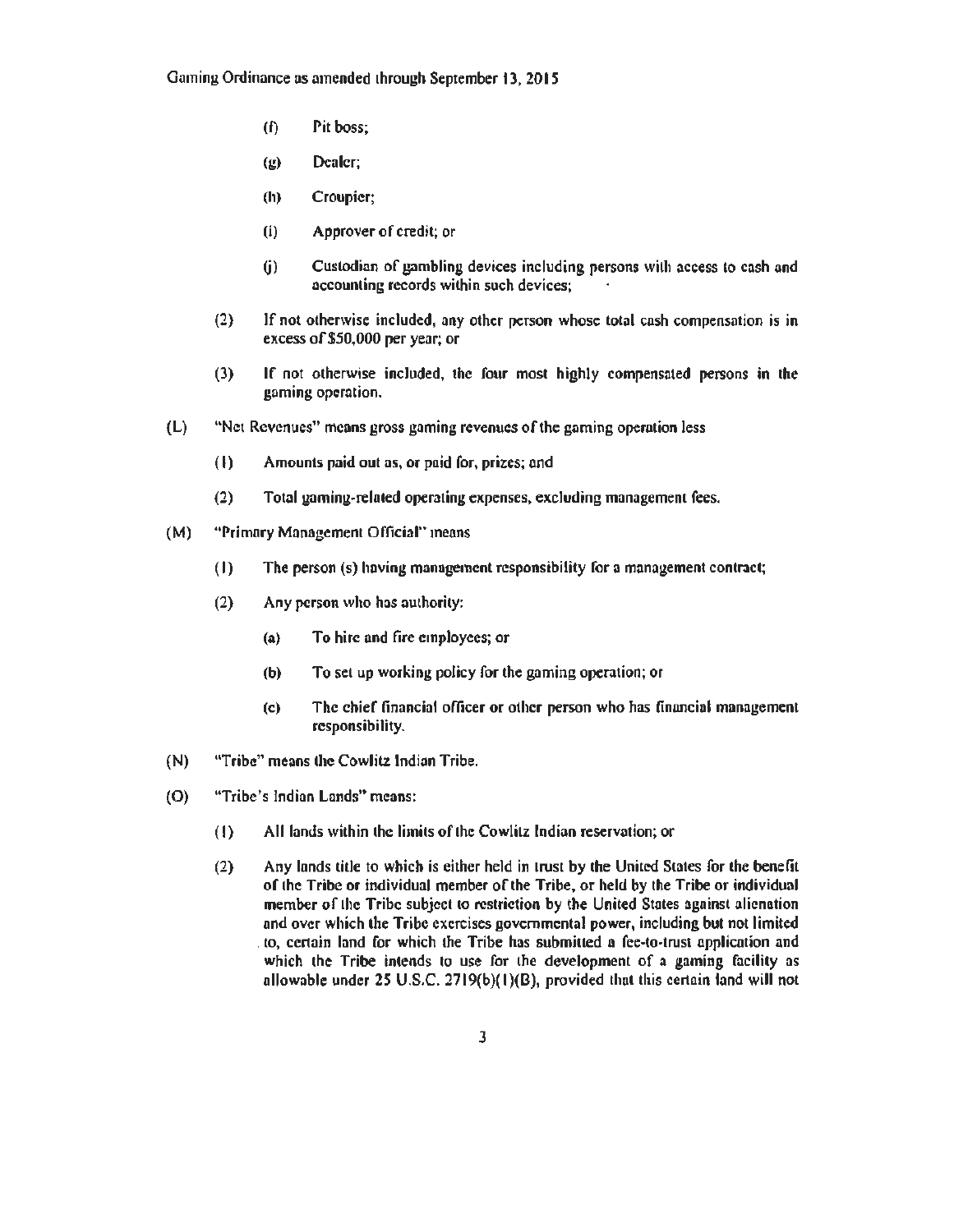be deemed the 'Tribe's Indian Lands' until such time as the United States bas acquired trust title to it and the Tribe exercises governmental power over it. Said land is specifically described as follows:

PARCEL I

BEGINNING at the intersection of the West line of Primary State Highway No. I and the East line of the Southeast quarter of Section *5,* Township 4 North, Range I East of the Willamette Meridian, Clark County, Washington; thence Northerly along said West line of Primary State Highway No. I a distance of 1307.5 feet to the Point of Beginning of this description; thence West 108.5 feet to an angle point thereon; thence Northerly afong the fence 880.5 feet to the center line of a creek; thence Northerly along said creek 443 feet to the West line of Primary State Highway No. 1; thence Southerly along said West line of Highway to the Point of Beginning.

EXCEPT that portion conveyed to the State of Washington by Auditor's File Nos. G 450664 and G 147358.

PARCEL II

That portion of the following described land lying West of the Westerly line of Interstate 5, formerly known as Pacific Highway, in Section 9, Township 4 North. Range I East of the Willamette Meridian, Clark County, Washington.

The North half of the Southwest quarter of the Northwest quarter nnd the South half of the Northwest quarter of the Northwest quarter of Section 9, Township 4 North, Range 1 East of the Willamette Meridian, Clark. County, Washington.

EXCEPT any portion lying within NW 31st Avenue.

ALSO EXCErT that portion thereof ncquired by the State of Washington by deed recorded under Auditor's File Nos. G 140380 and D 95767.

PARCEL Ill

BEGINNING at the Northwest comer of the Norlhcnst quarter of the Northeast quarler of Section 8, Township 4 North, Range I East of the Willamette Meridian, Clark County, Washington; and running thence East 390 feet to the Point of Beginning; thence East 206 feel; thence South 206 feet; thence West 206 feet; and thence North to the Point of Beginning.

EXCEPT that portion lying within the right of way of NW 319lh Street.

PARCEL IV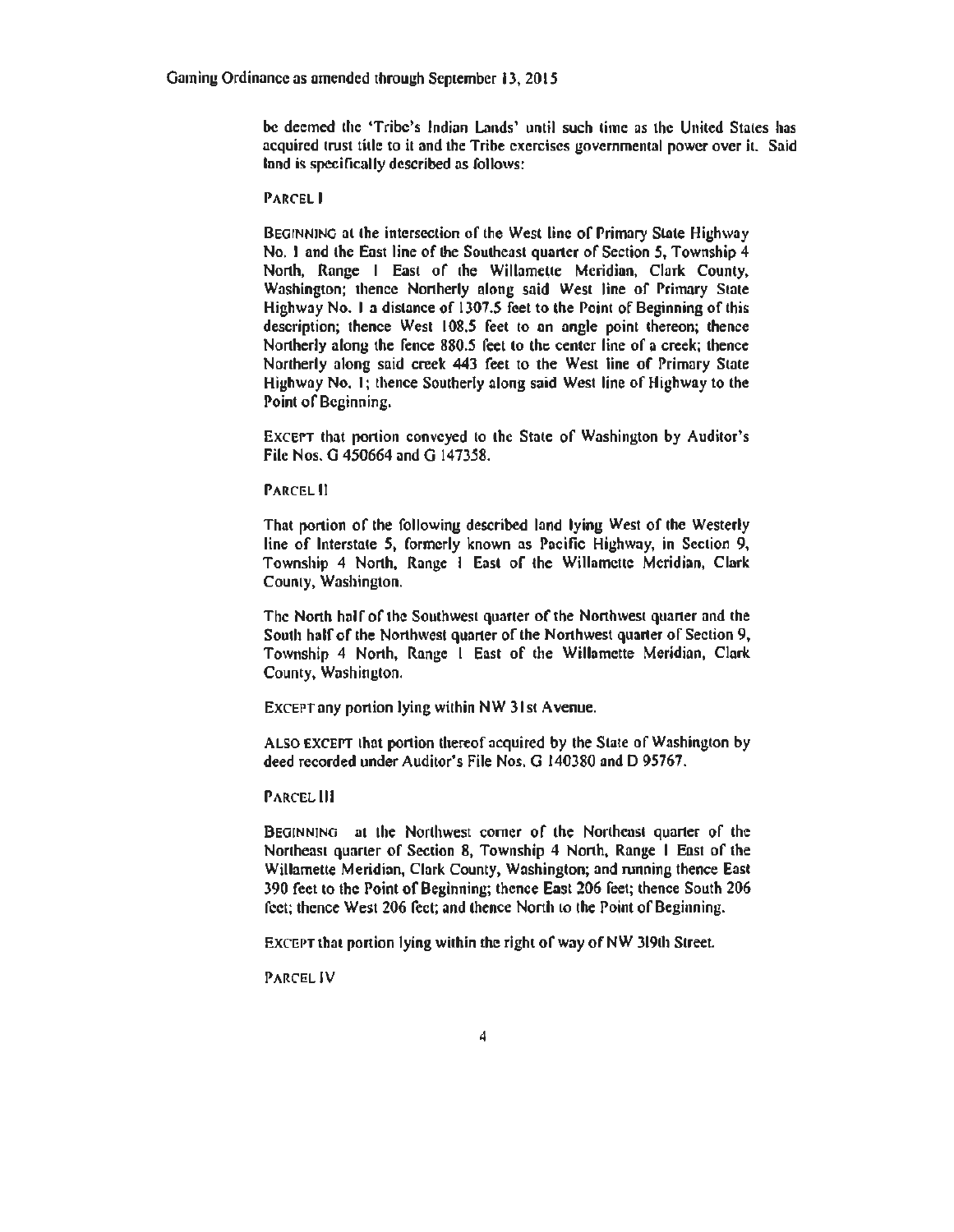All that part of the Southeast quarter of Section *S,* Township 4 North, Range I East of the Willamette Meridian, Clark County, Washington, lying West of Primary State Road No. 1 (Pacific Highway).

EXCEPT the Henry Ungemach tract recorded in Volume 76 of Deeds, page 33, records of Clark County, Washington, described as follows:

BEGINNING at a point 19.91 chains North of the Southwest comer of said Southeast quarter; thence East 13.48 chains to creek; thence Northerly along creek to North line of said Southeast quarter at a point 6.66 chains West of the Northeast comer thereof; thence West to Northwest comer of said Southeast quarter; thence South 19.91 chains to the Point of Beginning.

ALSO EXCErT the John F. Anderson tract as conveyed by deed recorded under Auditor's File No. F 38759, records of Clark County, Washington, described as follows:

BEGINNING al the Northwest comer of the Southwest quarter of the Southeast quarter of Section 5, Township 4 North, Range I East of the Willamette Meridian, Clark County, Washington; and running thence East *S* 14 feet; thence Southerly 340 feet; thence Northwesterly 487 feet lo a point 196 feet due South of the Point of Beginning; thence North to the Point of Beginning.

ALSO EXCEPT that tract described as follows:

BEGINNING at a point 26 rods and 9 feel West of lhe Southeast comer of Section *S,* Township 4 North, Ronge I East of the Willameue Meridian, Clark County. Washington; and running thence West 20 rods to County Road; thence North 182 feet; thence East 20 rods; thence South 182 feet to the Point of Beginning.

ALSO EXCEPT a certain reserved tract described as follows:

BEGINNING at the intersection of the West line of Primary State Highway No. 1 (Pacific Highway) and the East line of the Southeast quarter of said Section 5, Township 4 North, Range 1 East of the Willamette Meridian, Clark Counly, Washington; lhence Northerly along said West line of Primary State Highway No. 1, a distance of 1307.5 feet to the True Point of Beginning of this description; thence West 108.5 feet to an angle point therein; thence Northerly along fence 880.5 feet to center line of creek; thence Northeasterly along said creek 443 feet, more or less, to the West line of Primary State Highway No. I, lhence Southerly along snid West line of highway to the True Point of Beginning.

ALSO EXCEPT that portion thereof lying within Primary State Highway No. I (SR-5) as conveyed to the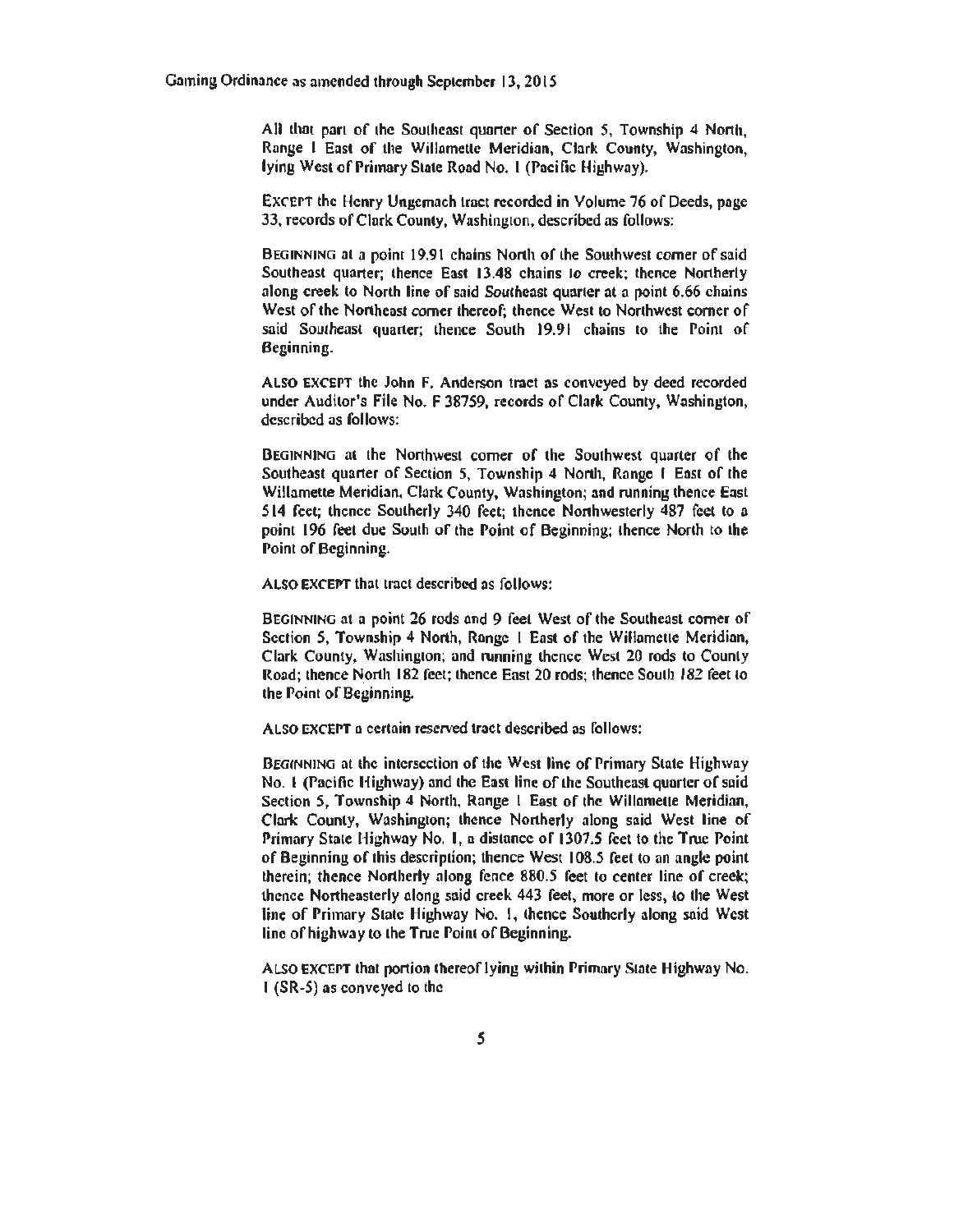State of Washington by deed recorded under Auditor's File Nos. G 458085, G 143553 and D 94522. ALSO EXCEPT any portion lying within NW 319th Street and Primary State Highway No. 1.

PARCEL V

A portion of the Northwest quarter of the Northeast quarter of Section 8, Township 4 North, Range I East of the Willamette Meridian, Clark County, Washington, described as follows:

BEGINNING at the Northwest comer of the Northeast quarter of Section 8; thence South along the West line of the Northeast quarter of said Section 8, 1320 feet, more or less, to the Southwest corner of the Northwest quarter of said Northeast quarter; thence East along the South line to a point 830 feet West of the Southeast comer of the Northwest quarter of said Northeast quarter; thence North parallel with the East line of said Northeast quarter to a point 600 feet South of the North line of said Northeast quarter; thence East parallel with the North line of said Northeast quarter 370 feet; thence North parallel with the East line of said Northeast quarter 600 feet 10 the North line of said Scclion 8; thence West along the North line of said Section 8 to the Point of Beginning.

EXCEPT that portion lying within NW 319th Street.

Atso EXCErT the following described tract:

A portion of the Northwest quarter of the Nonhcast quarter of Section 8, Township 4 North, Range 1 East of the Willamette Meridian, Clark County, Washington, described as follows:

BEOtNNING at the Northwest corner of the Northeast quarter of said Section 8; thence South along the West line of the Northeast quarter of said Section 8, 1320 feet, more or less, to the: southwest corner of the Northwest quarter of said Northeast quarter; thence East along the South line to a point 830 feet West of the Southeast corner of the Northwest quarter of said Northeast quarter; thence North, parallel with the East line of said Northeast quarter to a point 600 feet South of the North line of said Northeast quarter; thence East, parallel with the North line of said Northeast quarter, 370 feet, said point being the True Point of Beginning of the tract herein described; thence West parallel with the North line of soid Northeast quarter, *a* distance of *4S1* feet; lhence Norlh parallel with the West line of said Northeast quarter, a distance of 240 feet; lhence Enst parallel with the North line of said Northeast quarter, a distance of 157.0 feet; thence North, parallel with the West line of said Northeast quarter, a distance of 360 feel, more or less, to the North line of said Northeast quarter; thence East, along said North line, o distance of 300 feet; thence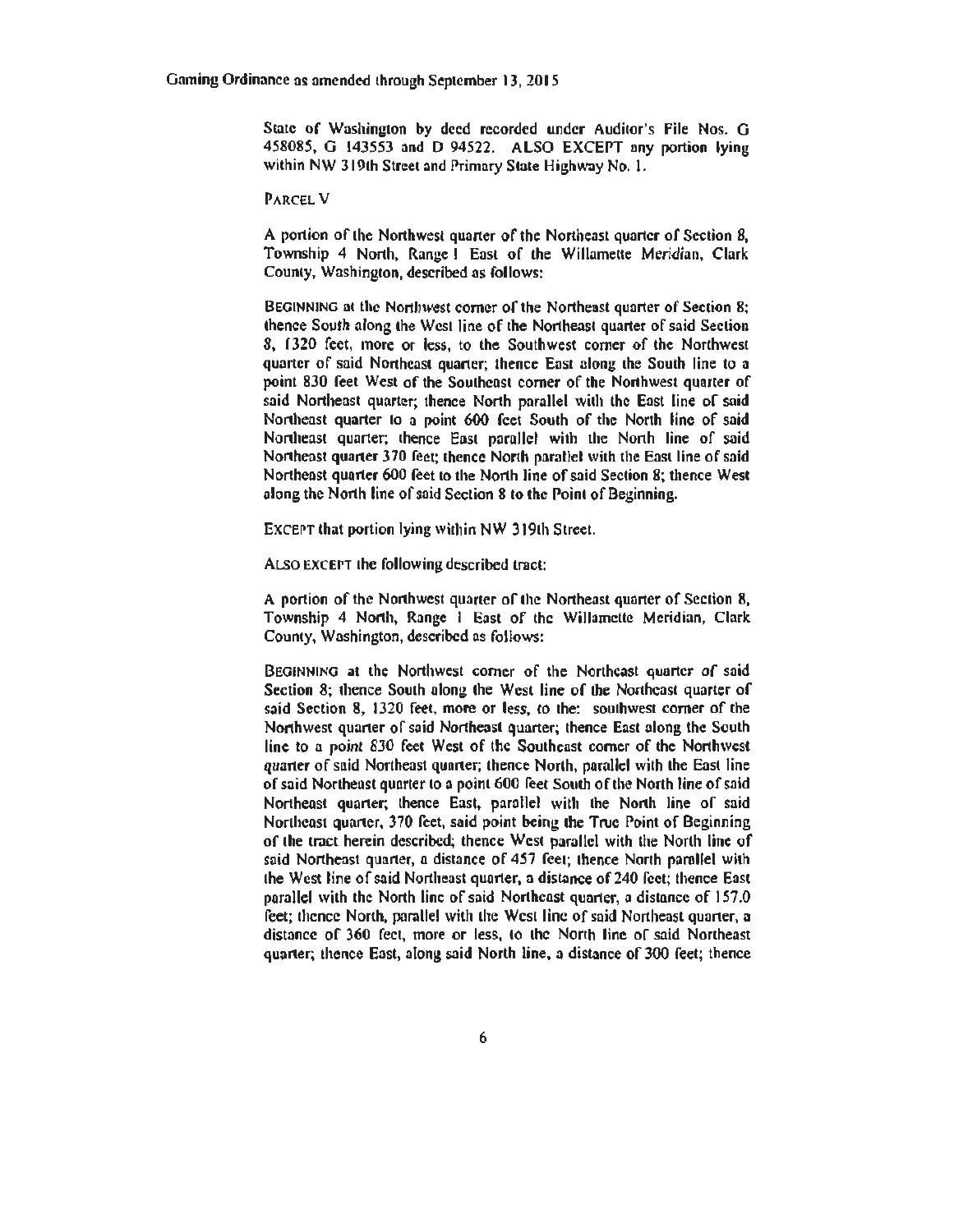South, parallel with the West line of said Northeast quarter, a distance of 600 feet, more or less, to the True Point of Beginning.

PARCEL VI

A portion of the Nonhwcsl quarter of the Northeast quarter of Section 8, Township 4 North, Range I East of the Willamette Meridian, Clark County, Washington, described as follows:

BEGINNING at the Northwest comer of the Northeast quarter of said Section 8; thence Soulh along the West line of the Northeast quarter of said Section 8, 1320 feet, more or less, to the Southwest corner of the Northwest quarter of said Northeast quarter; thence East along the South line to a point 830 feet West of the Southeast comer of the Northwest quarter of said Northeast quarter; thence North, parallel with the East line of said Northeast quarter to a point 600 feet South of the North line of said Northeast quarter; thence East, parallel with the North line of said Northeast quarter 370 feel 10 a point, said point being the True Point of Beginning of the tract herein described; thence West, parallel with 1he North line of said Northeast quarter, a distance of 457 feet; thence North, parallel with the West line of said Northeast quarter, a distance of 240 feet; thence East, parallel with the North line of said Northeast quarter, a distance of 157.0 feet: thence North, parallel with the West line of said Northeast quarter, a distance of 360 feet, more or less, to the North line of said Northeast quarter; thence East, along said North line, a distance of 300 feet; thence South, parallel with the West line of said Northeast quarter, a distance of 600 feet, more or less, to lhe True Point of Beginning.

PARCEL VII

The East 830 feet of the Northwest quarter of the Northeast quarter of Section 8, Township 4 North, Range 1 East of the Willamette Meridian, Clark County, Washington.

EXCEPT the West 370 feet to the North 600 feet thereof.

ALSO EXCEPT that portion of the remainder thereof, lying within NW 3 I 9th Street

PARCEL VIII

The Northeast quarter of the Northeast quarter of Section 8, Township 4 North, Range I East of the Willamette Meridian, Clark County, Woshington.

EXCEPT that portion of said premises, described as follows: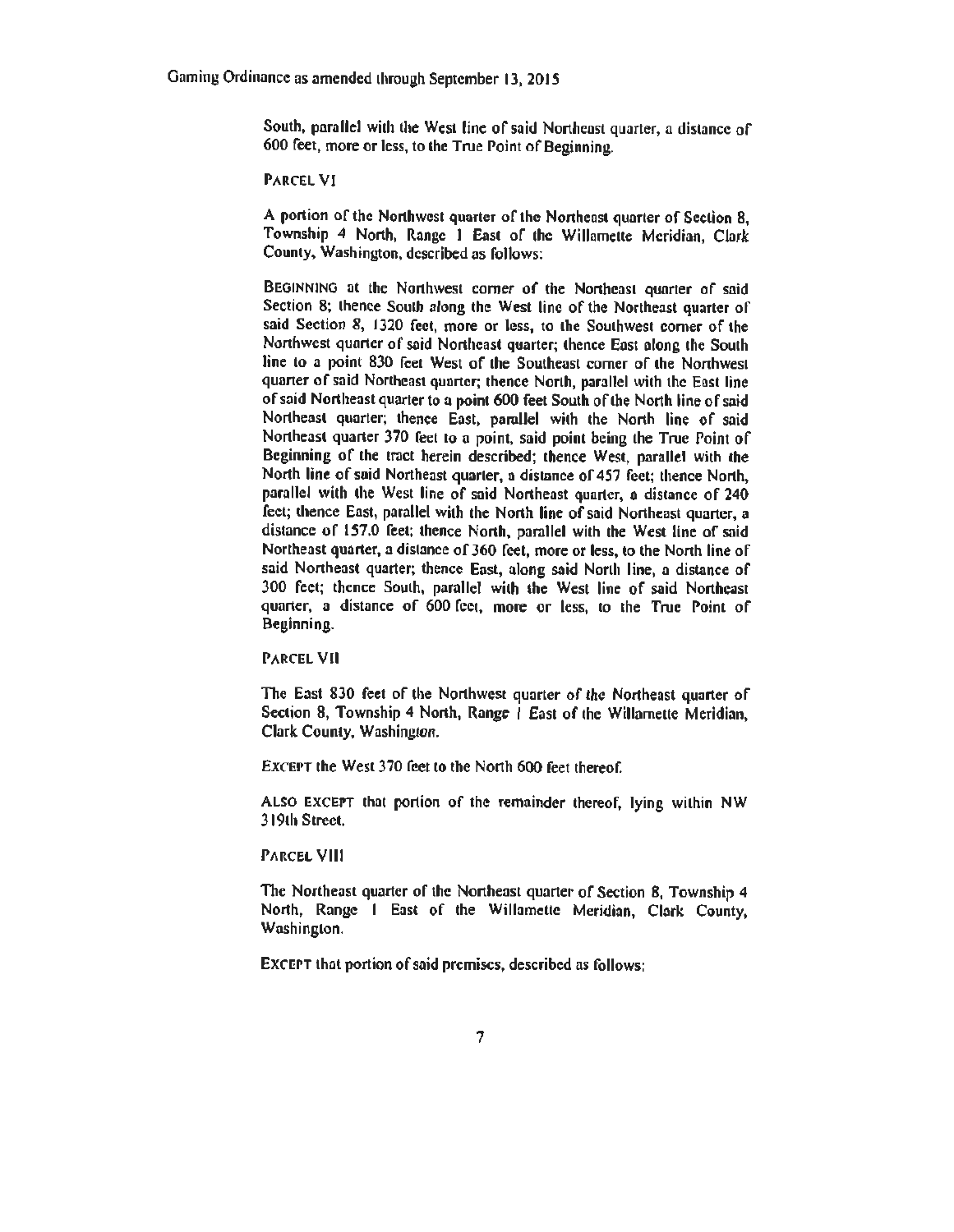BEGINNING at a point 612 feet East of the Northwcsl comer of said Northeast quarter of the Northeast quarter of said Section 8; thence South 191.0 feet; thence East 228.0 feet; thence North 191.0 feet; thence West 228.0 feet to the Point of Beginning.

EXCEPT that portion of said premises, described as follows:

BEGINNING at a point 390.0 feet East of the Northwest comer of said Northeast quarter of the Northeast quarter of said Section 8; thence East 206.00 feet; thence South 206.0 feet; thence West 206.0 feet; thence North 206.0 feet to the Point of Beginning.

EXCEPT that portion of said premises lying within Pekin Ferry County Road, and

EXCEPT that portion of said premises lying within County Road No. 25;

EXCEPT that portion conveyed to the State of Washington by deed recorded under Auditor's File Nos. G 143551 and G 499101.

EXCEPT that portion conveyed to the State of Washington for Interstate *5.* 

EXCEPT that portion conveyed to James Fisher and wife, by instrument recorded under Auditor's File No. G 669690, described as follows:

BEGINNING at the Southeast comer of the Northeast quarter of the Northeast quarter of Section 8, Township 4 North, Range I East of lhe Willamette Meridian, Clark County, Washington; thence North 200 feet; thence West *435* feet; thence South 200 feet to a point on the South line of the Northeast quarter of the Northeast quarter of said Section; thence East 435 feet to the Point of Beginning.

#### PARCEL IX

That portion of the Northeast quarter of the Northeast quarter of Section 8, Township 4 North, Range l Enst of the Willamette Meridian, Clark County, Washington, described ns follows:

BEGINNING at a point 612 feet East of the Northwest comer of the Northeast quarter of the Northeast quarter of Section 8, Township 4 North, Range I East of the Willamette Meridian, Clark County, Washington; thence South 191 feet; thence East 228 feet; thence North 191 feet; thence West 228 feet to the Point of Beginning.

#### EXCEPT County Roads.

ALSO EXCEPT that portion thereof conveyed to the State of Washington by deed recorded under Auditor's File Nos. G 500929 and G 14355 I.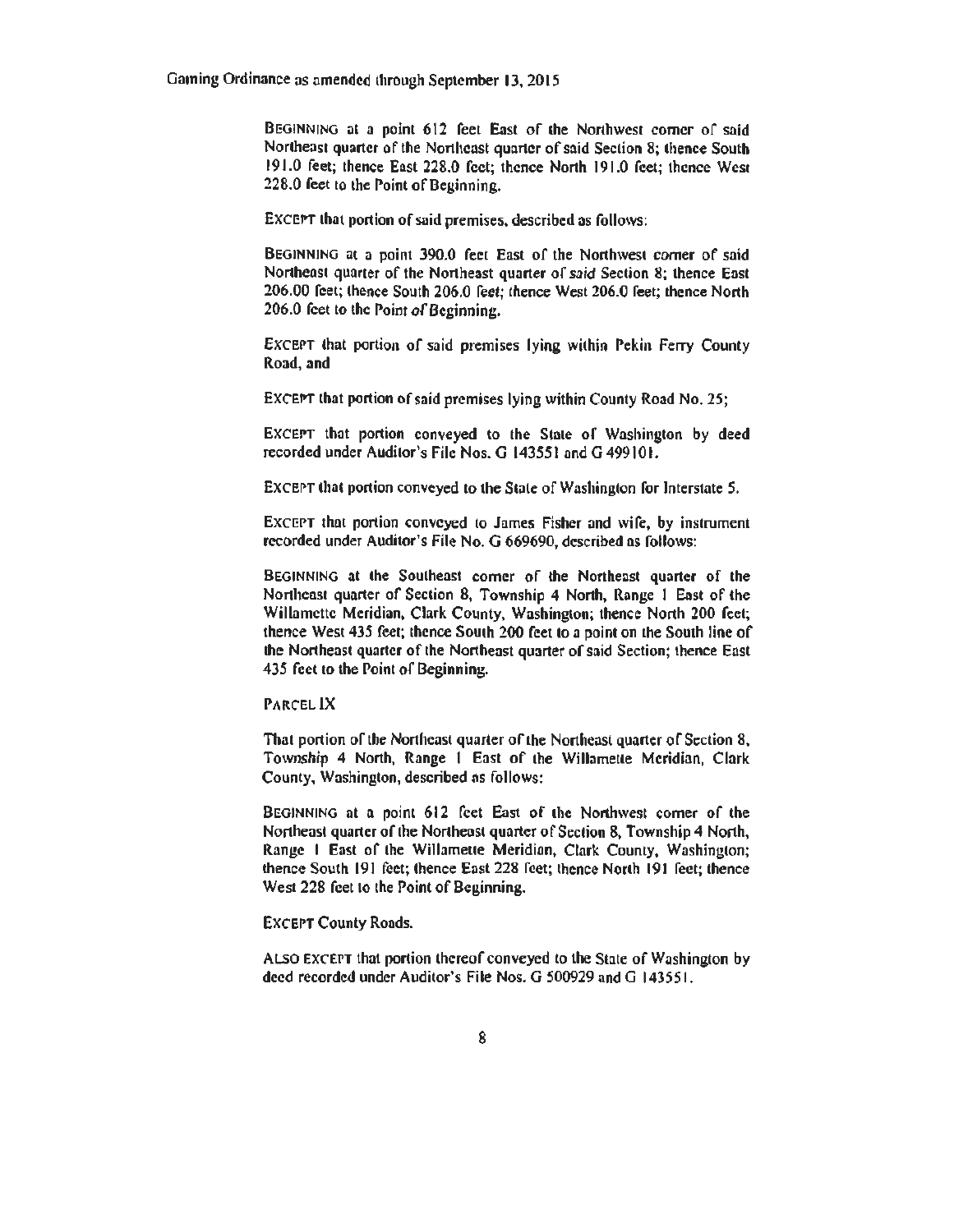Gaming Ordinance as amended through September 13. 2015

Section 3. Tribal Gaming Authorized. Class II and Class III gaming is hereby authorized on the Tribe's Indian Lands.

Section 4. Ownership of Gaming Operation. The Tribe shall have the sole proprietary interest in and responsibility for the conduct of any gaming operation authorized by this ordinance.

Section 5. Use of Gaming Revenue.

- (A) Net revenues from tribal gaming shall be used only for the following purposes:
	- (1) To fund tribal government operations and programs;
	- (2) To provide for the general welfare of the Tribe and its members;
	- (3) To promote tribal economic development;
	- (4) To donate to charitable organizations; or
	- (5) To help fund operations of local government agencies.
- (B) If the Tribe elects to make per capita paymenls to tribal members, it shaU authorize such payments only in accordance with a revenue allocation plan submitted to and approved by the Secretary of the Interior under 25 U.S.C. § 27 IO(b)(3).
- (C) The Tribe shall ensure that the interests of minors and other legally incompetent persons who are entitled to receive any per capita payments under a Tribal per capita payment plan are protected and preserved. and that the per capita payments are disbursed to the parenls or legal guardian of such minors or legal incompetents in such amounts as mny be necessary for the health, education. or wel fore of the minor or other legally incompetent person, under a plan approved by the Tribal Council and the Secretary of the Interior.

Section 6. [REPEALED]

Section 7. (REPEALED!

Section 8. (REPEALED[

Section 9. IREPEALEDI

Section 10. [REPEALED]

Section 11. Tribal Gaming Commission. There is hereby established a Tribal Gaming Commission whose duty it is to regulate tribal gaming operations. The Tribal Gaming Commission shall consist of five (5) Commissioners appointed by the Tribal Council. The Commissioners shall sclecl a Chairperson. Vice.Chairperson, and other officers ns they determine.

Tcnns of office for Commissioners shall be as follows: one member shall be appointed for an initial term ending tivc years following commencement of gaming operations by the Tribe; Two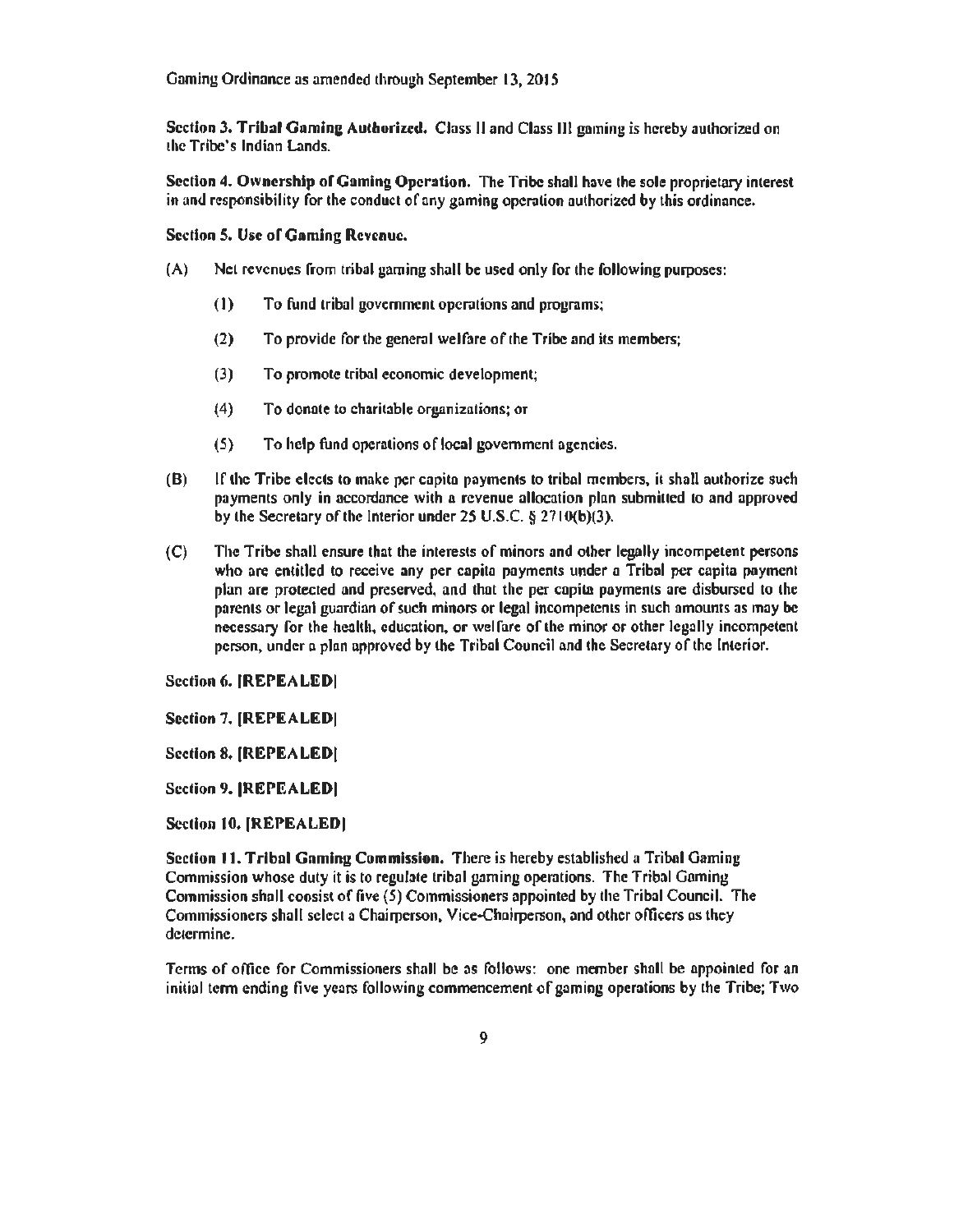members shall be appointed for an initial term ending six years following commencement of gaming operations by the Tribe; Two members shaU be appointed for an initial tenn cndins seven years following commencement of gaming operations by the Tribe. Subsequent members shall be appointed for three year tenns. Members may be reappointed for one or more successive terms.

The minimum requirements for appointment as a member of the Tribal Gaming Commission shall include a basic knowledge of gaming management, business, finance, or law. Commissioners must satisfy the suitability standards set forth for key employees and primary management officials set forth in this Ordinance. Such background investigations shall be performed under the direction of the Tribal Council or designated official.

Section 12. Purpose of Gomlng Commission. The purpose of the Tribal Gaming Commission is regulatory, not managerial. The Commission will conduct oversight to ensure compliance with Tribal, Federal, and, if applicable. Stale laws and regulations. The Commission will serve as the licensing authority for individuals employed in the gaming operation and will administer background investigations as part of the licensing process. The Commission will also have a role in monitoring compliance with the internal control standards for the gaming operation and in tracking revenues. In order to carry out its regulatory duties, the Commission shall have unrestricted access to all areas of the gaming operation and to all records. The Commission shall have authority to take enforcement actions, including suspension or revocation of an individual gaming license when appropriate.

Section 13. Independence of Commission. The Tribe recognizes the importance of nn independent Tribal Gaming Commission in maintaining a well-regulated gaming operation. The Commission shall be and act independently and autonomously from the Tribal Council in all matters within its purview. In order to assure n regular and stable funding source for the Tribal Gaming Commission, not less than thirty-five one hundredths of one percent (0.35%) of Gross Gaming Revenue from any gaming operation shall be dedicated to the budget of the Commission. No prior or subsequent review by the Tribal Council of any actions of the Commission shalt be required or pennittcd except as otherwise explicitly provided in this Ordinance. To avoid potential conflicts of interest between the operation and regulation of the gaming facilily. the Tribe hereby finds that, at minimum:

- (A) No member of the Tribal Gaming Board of Directors may serve on the Tribal Gaming Commission;
- (B) No person directly related to any Tribal Gaming Director member may serve on the Tribal Gaming Commission without a written waiver of this section by the Tribal Council; and
- (C) Commissioners are prohibited from gambling in the facilily.

Section 14. Duties of the Commission. The Tribal Gaming Commission shall:

(A) Conduct or cnuse background invescigations co be conducted on, at a minimum, primary management official, key employees nnd service suppliers;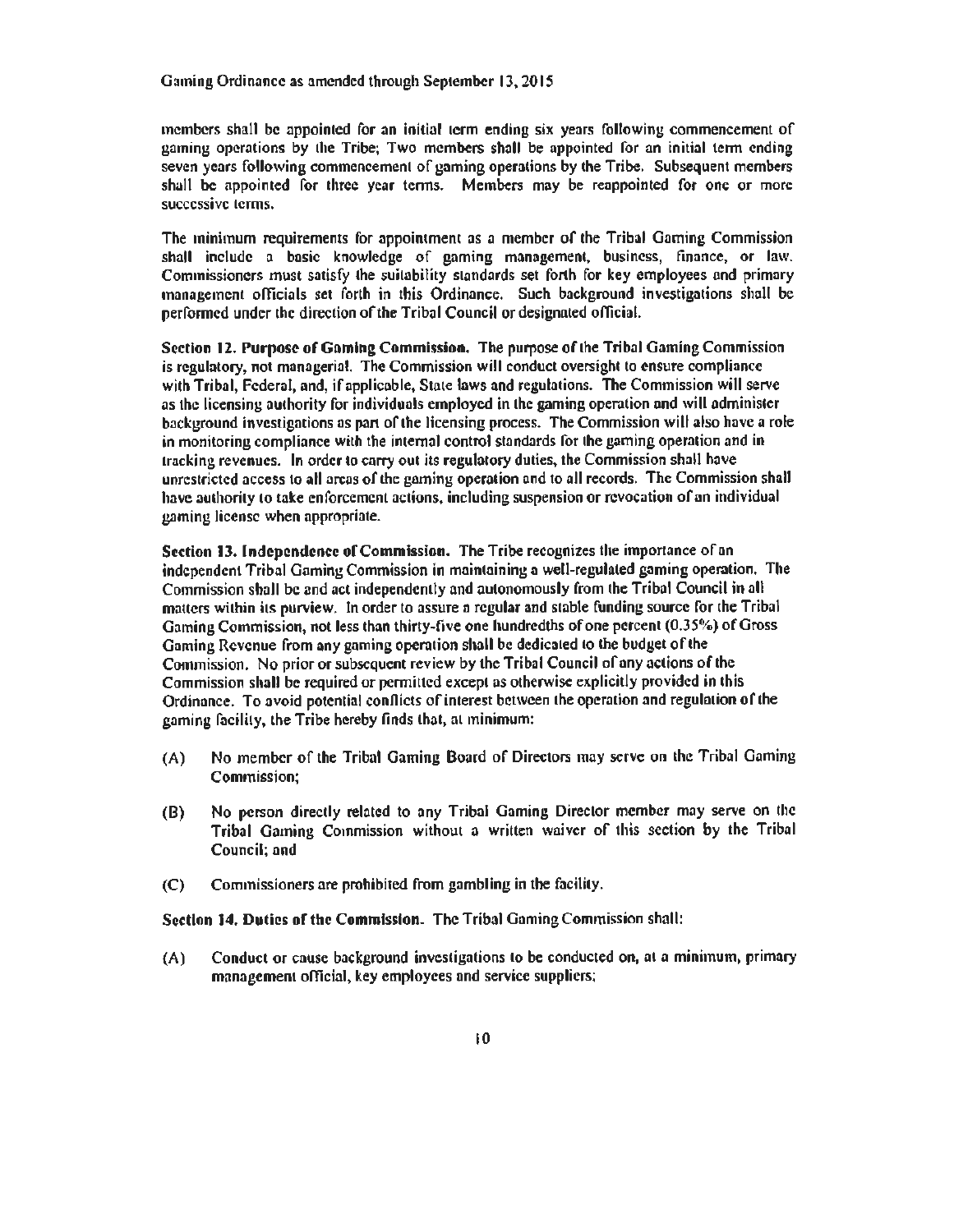Gaming Ordinance as amended through September 13, 2015

- (B) Review and approve all investigative work conducted;
- (C) Report results of background investigations to 1he Stale and the NlGC os required by IGRA;
- (0) Obtain and process fingerprints, or designate a law enforcement agency 10 obtain and precess fingerprints;
- (E) Make suitability determinations, which shall be signed by the Chairman of the Gaming Commission;
- (F) Issue gaming licenses to management officials and employees of the operation, and service suppliers consistent with the suitability determination;
- (0) Inspect, examine and monitor all gaming activities, and have immediate access to review, inspect, examine, photocopy and audit all records of the gaming establishment;
- (H) Ensure compliance wilh all Tribal, State, and Federal laws, rules, and regulations regarding Indian gaming;
- (I) Investigate any suspicion of wrongdoing associated with any gaming activities;
- (J) Hold hearings on patron and/or employee complaints. in compliance with procedures established in the Compact, the management agreement, the gaming ordinance and other Tribal gaming regulations:
- (K) Comply with any and all reporting requirements under the IGRA, the Compact to which the Tribe is a party, and any other applicable law;
- (L) Promulgate and issue regulations necessary to comply with the NIGC's Minimum Internal Control Standards (MlCS);
- $(M)$  Promulgate and issue regulations on the levying of fees associated with gaming license applications;
- (N) Promulgate and issue regulntions on the levying of fines and/or suspension or revocation of gaming licenses for violations of 1he gaming ordinance, or any other Tribal, Federal, or State. if applicable, gaming regulations;
- (0) Promulgate nnd issue licensing regulations.
- $(P)$  Employ such persons as are necessary to carry out the duties of the Gaming Commission, including but not limited to gaming inspectors; and
- (Q) Perform such other duties 1he Commission deems appropriate for the proper regulation of the Tribal gaming operation.

Section 15. Confidentiality. The Gaming Commission shall ensure that all records and information obtained as a result of an employee background investigation shall remain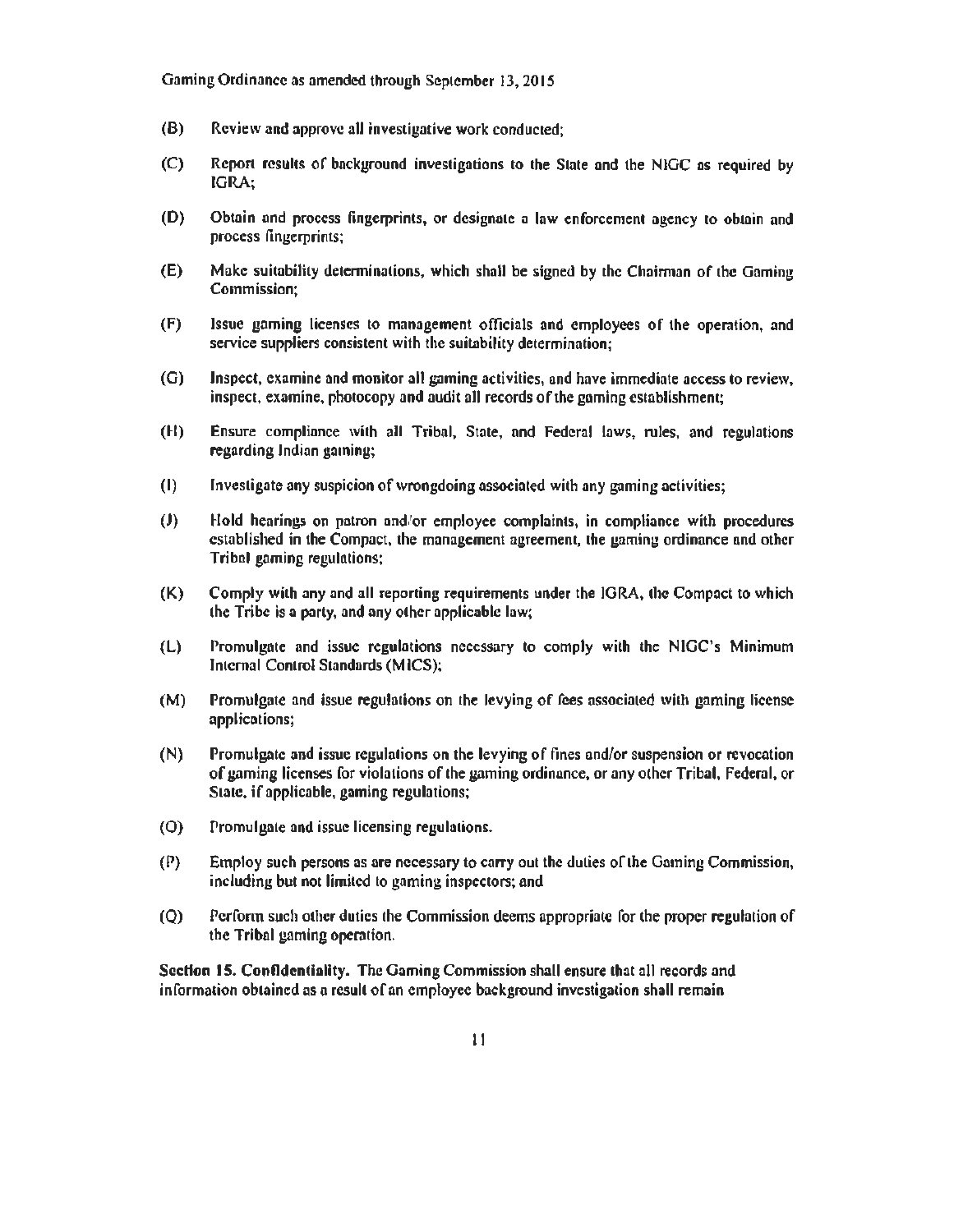confidential and shall not be disclosed to persons who are not directly involved in the licensing process. Under no circumstances shall infonnation obtained during the cours¢ of an employee background investigation be disclosed to members of management, human resource personnel or others employed by the tribal gaming operation.

This Section does not apply to requests from or the furnishing of such information or records to nny Tribal. Federal or Seate law enforcement, regulatory or judicial agency, or for the use of such information or records by the Commission and staff in the perfonnance of lheir official duties.

Section 16. Eligibility. The following persons are not eligible to serve as Tribal Gaming Commissioners: employees of the gaming operation, whtle serving as such; gaming contractors (including any principal of a management or other contracting company); persons directly related to any of the above wi1hout a written waiver of this section by the Tribal Council; persons ineligible to be key employees or primary management officials.

Section 17. Removal of Commissioners. The independence of the Tribal Gaming Commission is essential to a well-regulated gaming operation. For that reason, Commissioners· may only be removed from office by the Tribal Council prior to the expiration of their respective tenns for neglect of duty, misconduct, malfeasance, or other acts that would render a commissioner unqualified for his/her position. Any aflegntions of neglect of duty. misconduct, malfeasance, or other acts 1hat would render him or her unqualified for his/her position must be substantiated by a preponderance of the evidence. Commissioners will be given an opportunity to provide evidence rebutting the grounds for their proposed removal before the removal is decided. Commissioners may appeal their removal to the Elders Tribunal. A vote of the Elders Tribunat on the validity of the removal shall be final and not subject to further appeal. A wrongful removal shall entitle the affected Commissioner to compensation for expenses incurred in an appeal and any pay withheld.

Section 18. Quorum. A majority of the Commission shall constitute a quorum. The concurrence of a majority of the Commissioners appointed to the Commission shall be required for any final determination by the Commission. The Commission may act in its official capacity even if there arc vacancies on the Commission.

Section 19. Compensation. Tribal Gaming Commissioners shall be compensated at a level determined by the Tribal Council.

Section 20. Records. The Commission shall keep a written record of all its meetings.

Section 21. Audit.

- (A) The Tribe shall cause an annual outside independent audit of gaming operations to be conducted, and shall submit the resulting audit reports to the National Indian Gaming Commission.
- (B) All gaming related contraccs that result in the purchase of supplies, services, or concessions in excess of\$25,000.00 annually, except contracts for professional legal and accounting services, shall be specifically included within the scope of the audit that is described in subsection (A} above.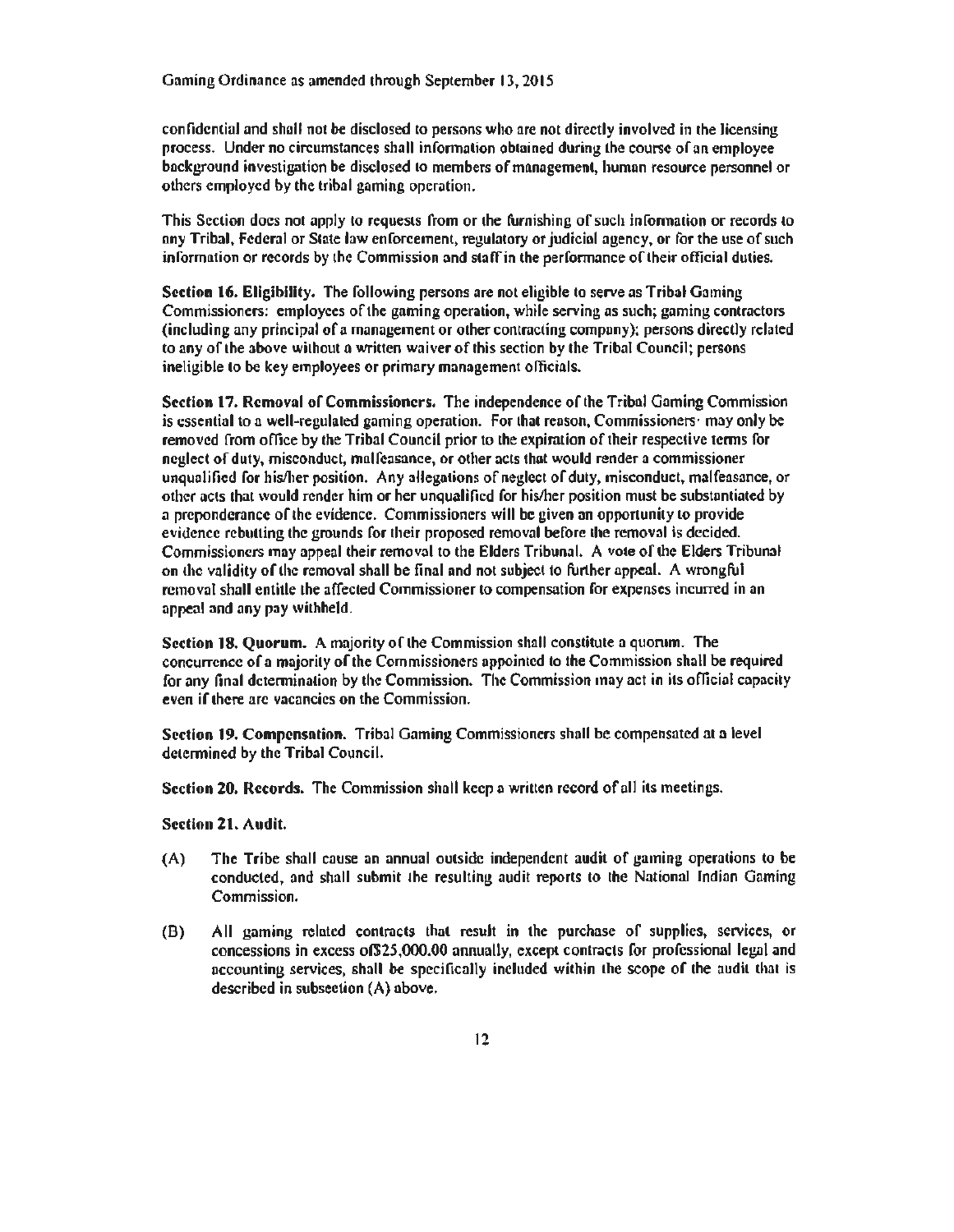Gaming Ordinance ns amended through September 13. 2015

#### Section 22. Environment and Public Health and Safety.

- (A) Gaming facilities shall be oonstrucled. maintained and operated in a manner that adequately protects the environment and the public henlth and safety.
- (B) The Tribe's gnming facility in Clark County. Washington, shall be governed by Tribal Council Ordinance No. 07-02 "Environmental, Public Health and Safety Protections for the Construction and Operation of the Cowlitz Indian Tribe Gaming Facility."

Section 23. Ethics. The Tribe recognizes that the duties of the Gaming Board of Directors and the Tribal Gaming Commission include making important decisions on highly sensitive issues. As such, the Tribe has determined that the members of the Tribal Gaming Board of Directors and the Tribal Gaming Commission shall be held to extremely high ethical standards. Prior to taking their positions the Board and Commission members shall agree to be bound by the following principles, in addition to the requirements of the code of Ethics established in Chapter 01.06 of the Cowlitz Tribal Code:

- (A) Members shall not hold financial interests that conflict wilh the conscientious performance of their duties as managers and regulators.
- (B) Members shall not engage in financial transactions using nonpublic information or allow the improper use of such information by others on their behnlf to further any private interest.
- (C) Members shall not solicit or accept any gift or other item of monetary value, from any person or entity seeking official action or inaction from, doing business with, or conducting activities regulated by the member's organization. or whose interests may be substantially affected by the performance or nonperformance of the Members' duties.
- (0) Members shall make no unauthorized commitments or promises ofany kind purporting to bind the Tribe.
- (E) Members shall not use their positions for private gain.
- (F) Members shall act impnnially, in accordance with all relevant Tribal, Federal, and State laws (where applicable), and shall not give preferential treatment to any private organization or individual, including to any persons related io Members.
- (G) Members shnll ensure that Tribal property and gaming assets shall be property segregated and safeguarded, and that such property and assets shall not be used for unauthorized activities.
- (H) Members shall not engage in outside employment or activities, including seeking or negotiating for future employment, which conflict with their official duties and responsibilities; provided, however, that nothing herein shall prohibit a Member from seeking any public office, including any other elected or appointed Tribal office.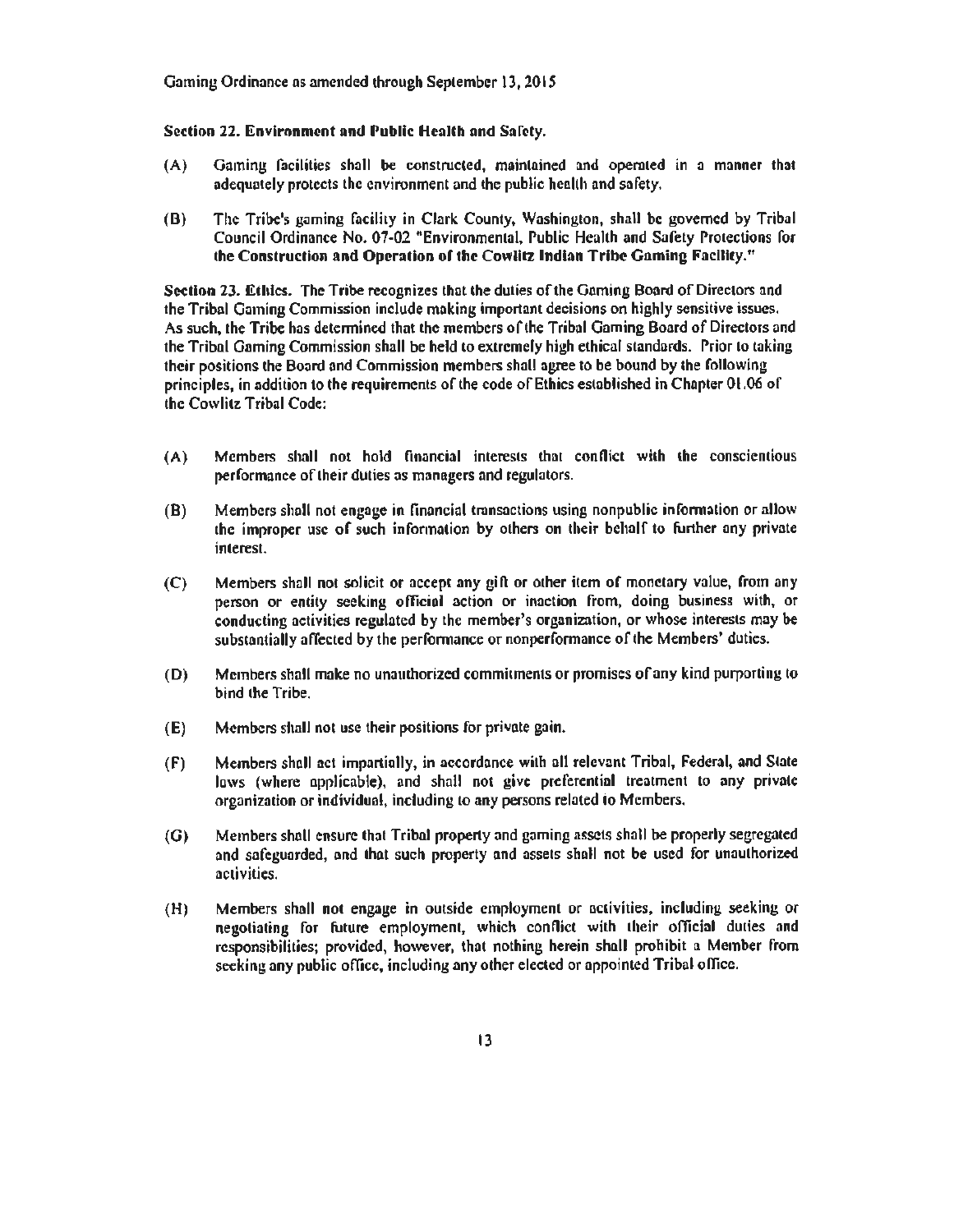Gaming Ordinance as amended through September 13, 2015

- (I) Members shall disclose waste, fraud, abuse, and corruption to appropriate authorities.
- (J) •Members shall endeavor to avoid any actions creating the appearance that they are violating the law or the ethical standards listed herein.
- $(K)$  Members shall disclose any real or apparent financial or personal conflicts. If there is a real or the appearance of one, the member shall not take part in any decision related to the conflict.

Section 24. Minimum Internal Control Standards. The Tribe acknowledges its obligation to adont and implement Minimum Internal Control Standards (MICS) for the operation of its Tribal gaming operation no less stringent than those found in the regulations of Lhe NIGC ot *2S* C.F.R. Part 542. The Tribe's MICS shall be set out in separate regulations to be reviewed and approved by the Tribal Gaming Commission.

Section 25. Agent for Service of Process. The Tribe hereby designates the General Council Chair as agent for service of process, who may be contacted at:

r.o. Box 2547 1055-9<sup>th</sup> Avenue Suite B Longview, WA 98632

Section 26. Compliance with Federal Law. The Tribe will comply with all applicable federal law, including the Bank Secrecy Act, 31 U.S.C. § S3 I I et seq.

Section 27. Patron Dispute Resolution. Patrons who have complaints against the gaming establishment, a gaming employee, or a management contractor shall have as their sole remedy the righl to file a petition for relief with the Tribal Gaming Commission. Complaints shall be submitted in writing, and at the discretion of the Commission, the petitioner may be allowed <sup>10</sup> present evidence. The Gaming Commission shall hold a hearing within 30 days of receipt of petitioner's complaint. Petitioner moy have counsel present at such hearing. The Commission shall render a decision in a limely fashion and all such decisions will be final when Issued. Any patron complaint must be submitted to the Commission within thirty (30) days of the incident giving rise to the complaint. The Commission's decision shall constitute the complainant's final remedy.

Section 28. License Locations. The Tribal Gaming Commission shall issue a separate license to each place, facility, or location on the Tribe's Lands where gaming *is* conducted under this ordinance.

Section 29. Licenses for Key Employees and Primary Management Officials. The Tribe shall ensure that the policies and procedures set out in this chapter are implemented with respect to key employees and primary management officials employed at any gaming enterprise operated on the Tribe's Indian lands. The Tribal Gaming Commission shall perform background investigations and issue licenses for Key Employees and Primary Management Officials according to requirements at least ns stringent as those in *25* CFR Ports *556* and *558.* 

Section 30. License Application Forms - Notices.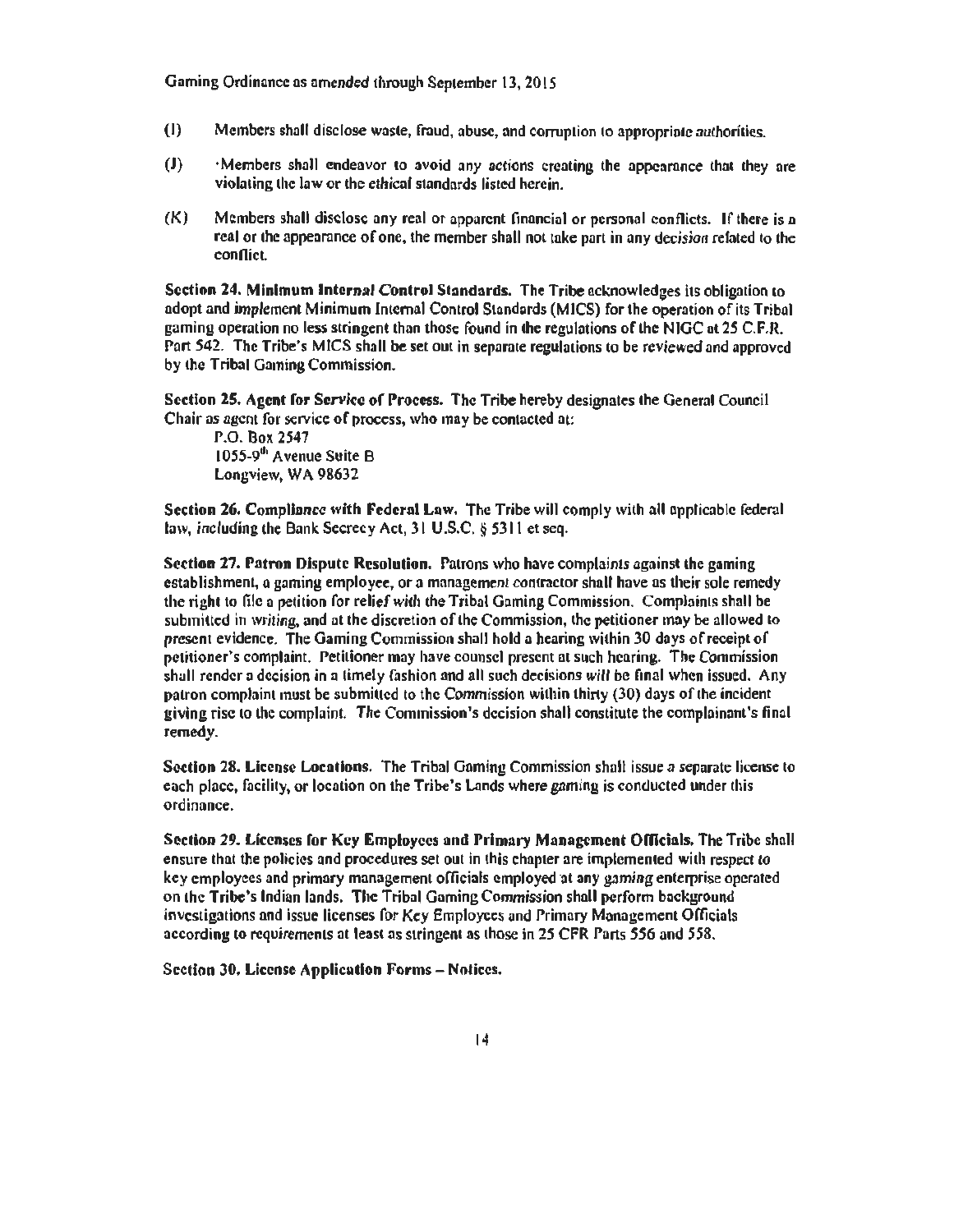Gaming Ordinance as amended through September 13, 2015

(A) The following notice shall be placed on the application form for n key employee or o primary management official:

> In compliance with the Privacy Act of 1974, the following information is provided: Solicitation of the information on this form is authorized by 25 U.S.C. 2701 et seq. The purpose of the requested information is to determine the eligibility of individuals to be granted a gaming license. The information will be used by the Tribal gaming regulatory authorities and by the National Indian Gaming Commission members and staff who have need for the information in the performance of their official duties. The information may be disclosed to appropriate Federal, Tribal, State, local, or foreign law enforcement and regulatory agencies when relevant 10 civil, criminal or regulatory investigotions or prosecutions or when pursuant to a requirement by a Tribe or the National Indian Gaming Commission in connection with the issuance, denial or revocation of a gaming license, or investigation of activities while associated with a Tribe or a gaming operation. Failure 10 consent to 1he disclosures indicated in this notice will result in a tribe's being unable lo license you for a primary management official or key employee position.

> The disclosure of your Social Security Number (SSN) is voluntary. However, failure to supply a SSN may result in errors in processing your application.

(B) The following additional notice shall be placed on the application form for a key employee or a primary official:

> A false Statement on any part of your license application may be grounds for denying a license or the suspension or revocation of a license. Also, you may be punished by fine or imprisonment. (U.S. Code, Title 18, section 1001)

- (C) The Commission shall notify in writing existing key employees and primary management officials who have not completed an application containing the notices set forth above that they shall either:
	- (I) Complete a new application form that contains both the Privacy Act and false statement notices; or
	- (2) Sign a statement that contains the Privacy Act and false statement notices and consent to the routine uses described in thnt notice.

Section 31. License Fees. The Tribe may charge a license fee, to be set by the Tribal Gaming Commission, to cover its expenses in investigating and licensing Key Employees, Primary Management Orficials of the gaming operation.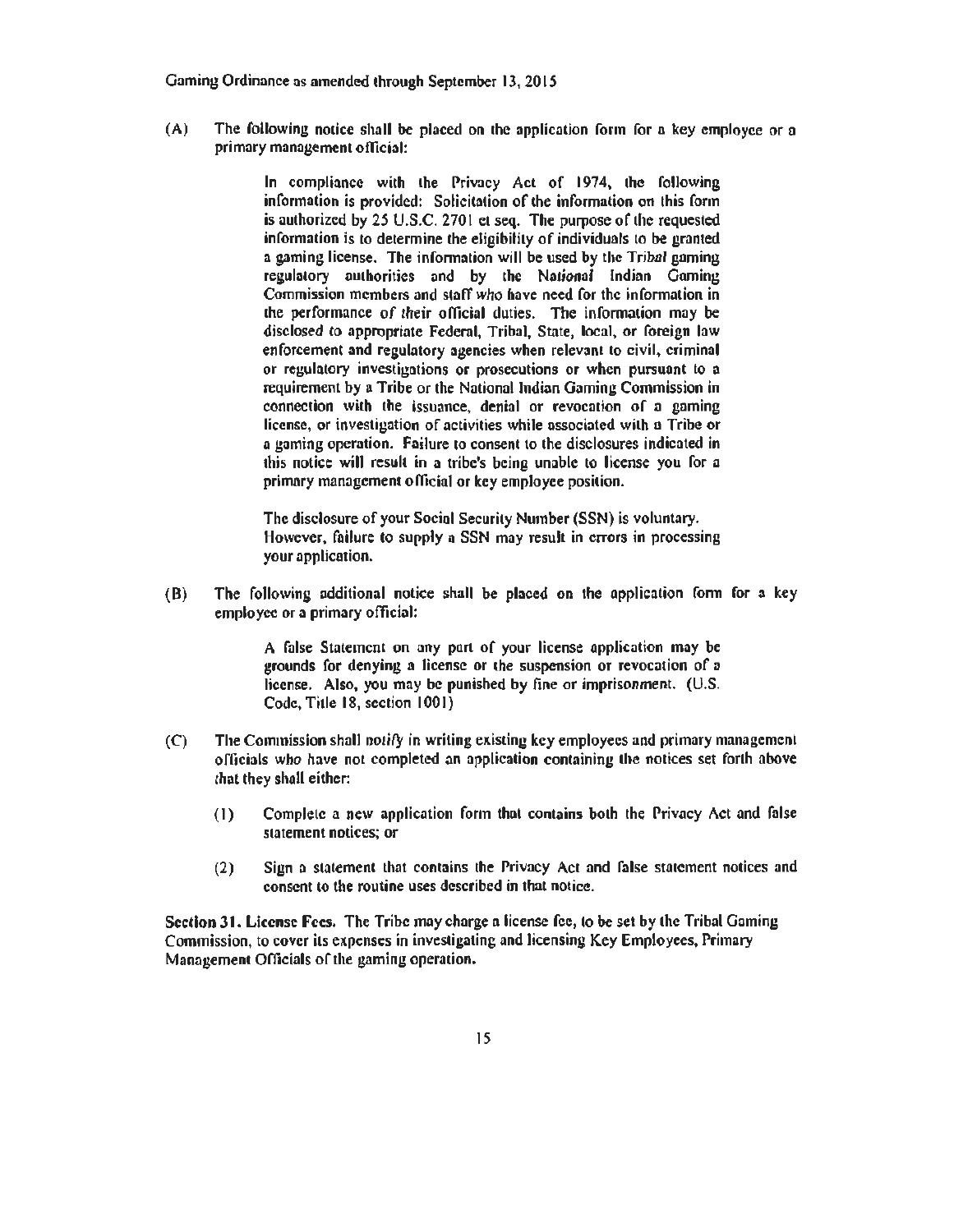Section 32. Fingerprints. Each applicant for gaming license shall be required to have fingerprints taken as part of the license application procedure. Fingerprints shall be taken by the Clark County Sheriff's Office. Fingerprints will then be forwarded to the NIGC for processing through the FBI and NCIC to determine the applicant's criminal history, if any.

#### Section 33. Buckground Investigations.

- (A) The Tribal Gaming Commission is responsible for conducting background investigations and suitability determinations for each primary management official and for each key employee of the gaming operation.
- (8) The Tribal Gaming Commission shall request from each primary management official and from each key employee all of the following information:
	- (1) Full name, other names used (oral or written), social security number(s), birth date. place of birth, citizenship, gender, all languages (spoken or written);
	- (2) Currently and for the previous 5 years: business and employment positions held, ownership interests in those businesses. business and residence addresses, und drivers license numbers;
	- (3) The names and current addresses of at least three personal references. including one personal reference who was acquainted with the applicant during each period of residence listed under paragraph (8)(2) of this section;
	- (4) Current business and residence telephone numbers;
	- (S) A description of any existing and previous business relationships with Indian Tribes, including ownership interests in those businesses;
	- (6) A description of any existing and previous business relationships with the gaming industry generally, including ownership interests in those businesses;
	- (7) The name and address of any licensing or regulatory agency with which the person has filed an application for a license or permit related to gaming, whether or not such license or pcnnit was granted;
	- (8) For ench felony for which there was an ongoing prosecution or a conviction, the charge, the name and address of lhe court involved, and the date and disposition if any;
	- (9) For each misdemeanor conviction or ongoing misdemeanor prosecution (excluding minor traffic violations), wilhin 10 years of the date of lhe application, the name and address of the coun involved and the date and disposition;
	- ( l 0) For ench criminal charge (excluding minor traffic charges), whether or not there is a conviclion, if such criminal charge is wilhin lO years of the date of the application and is not otherwise listed pursuant to paragraph  $(B)(8)$  or  $(B)(9)$  of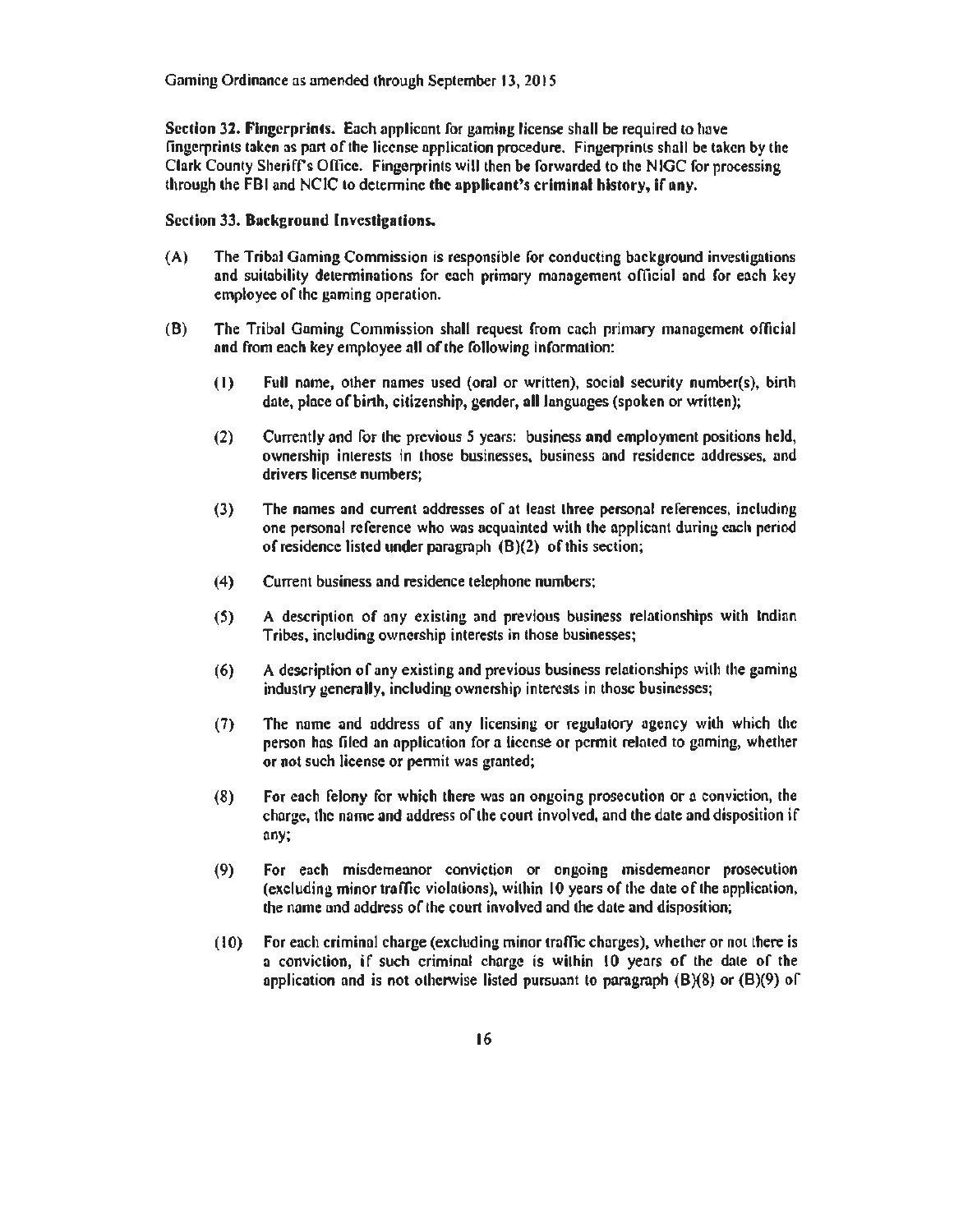this section, the criminal charge, the name and address of the court involved and lhe date and disposition;

- $(11)$  The name and address of any licensing or regulatory agency with which the person has filed an application for an occupational license or permit, whether or not such license or pennit was granted;
- (12) A photograph taken within the last year, and
- ( 13) Fingerprints consistent with procedures adopted by the N IGC according to 2.5  $C.F.R.$   $$$   $522(h).$
- ( 14) Any other information 1he Tribe deems relevant.

#### Section 34. Procedures for Conducting a Background Check on Applicants.

- (A) As part of its review procedure, the Tribal Gaming Commission or its agent shall employ or engage a private investigator to conduct a background investigation on each applicant sufficient to allow the Tribal Gaming Commission to make an eligibility determination under Section 35 of this ordinance. The investigator shall:
	- ( l) Verify the applicant's identity through ilems such as a social security card, drivers license, birth certificute, or passport;
	- (2) Contact each personal and business reference provided in the License Application, when possible;
	- (3) Obtain o personal credit check;
	- (4) Conduct a civil history check;
	- (5) Conduct a criminal history check via the submission of the applicant's fingerprints to the NIGC, and further obtain information from the appropriate court regnrding pnst felony and/or misdemeanor convictions ond criminal charges within the last ten years;
	- (6) Inquire into any previous or existing business relationships with the gaming industry and Indian tribes by contacting the entities or tribes;
	- $(7)$  Verify the applicant's history and status with any licensing agency by contacting the agency; nnd
	- $(8)$  Take other appropriate steps to verify the accuracy of the information, focusing on problem areas noted.
- (B) The investigator shall create an investigative report noting the steps taken, information gained, potential problem areas, and disqualifying information.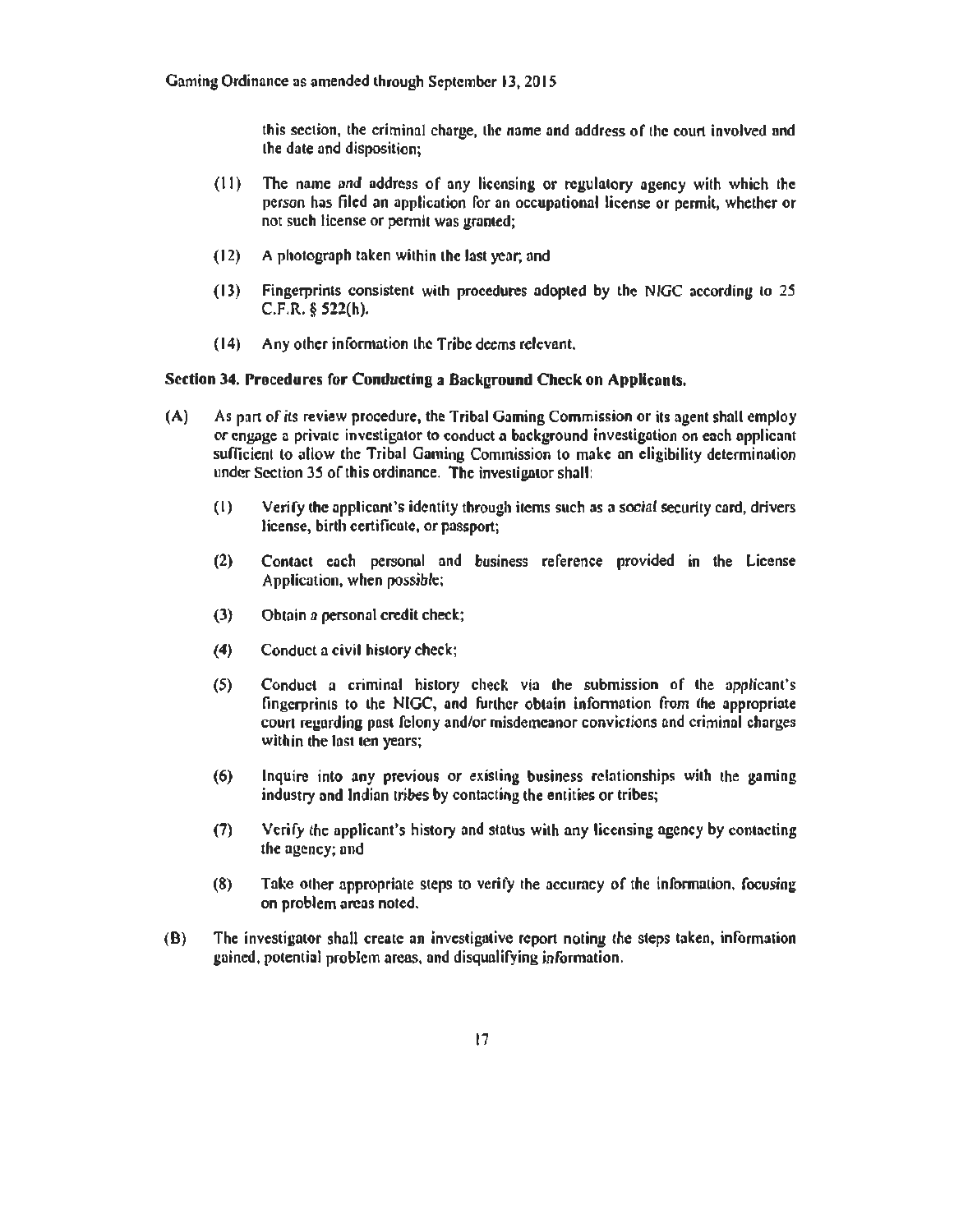Gaming Ordinance as amended through September 13, 2015

(C) The Tribal Gaming Commission nnd its investigator shaU promise to keep confidential the identity of ench person interviewed in the course of the investigation. other than disclosure as required under Federal, Tribal, or State law.

Section 35. Ellgiblllty Determination. The Tribal Gaming Commission shall review a person's prior activities, criminnl record, if any. and reputation, habits and associations to make a finding concerning the eligibility of a key employee or primary mnnogement officiid for a gaming license. Jf the Tribal Gaming Commission, in applying the standards adopted in this ordinance, determines that licensing of the person poses a threat to the public interest or to the effective regulation of gaming, or creates or enhances dangers of unsuitable, unfair, or illegal practices and methods and activities in· the conduct of gaming, an authorized tribal official shall not license that person in a key employee or primary management official position.

#### Section 36. Procedures for Forwarding Applications and Reports to the National Indian Gaming Commission.

- (A) When a key employee or primary management official is employed to work at a gaming operation authorized by this ordinance, the Tribal Gaming Commission shall forward to lhe National (ndian Gaming Commission a completed application for employment ond conduct the background investigation and make the determination referred to in Section 35 of this ordinance.
- (B) The gaming operation shall not employ as a key employee or primary management official a person who docs not have license aAer 90 days.

#### Section 37. Report to the National Indian Gaming Commission.

- (A) The Tribal Gaming Commission shall maintain a complete apptication file containing the information listed in Section 33(B).
- (B) Before issuing a license to a primary management official or lo a key employee, the Tribal Gaming Commission shall:
	- (I) Create and maintain an investigative report on each background investigation. An investigative report shall include all of the following:
		- (a) Steps taken in conducting a background investigation;
		- (b) Results obtained;
		- (c) Conclusions reached; and
		- (d) The bases for those conclusions.
	- (2) Submit a notice of results of the applicant's background investigation to the NIGC no Inter than sixty (60) days after the applicant begins work. The notice of results shall contain: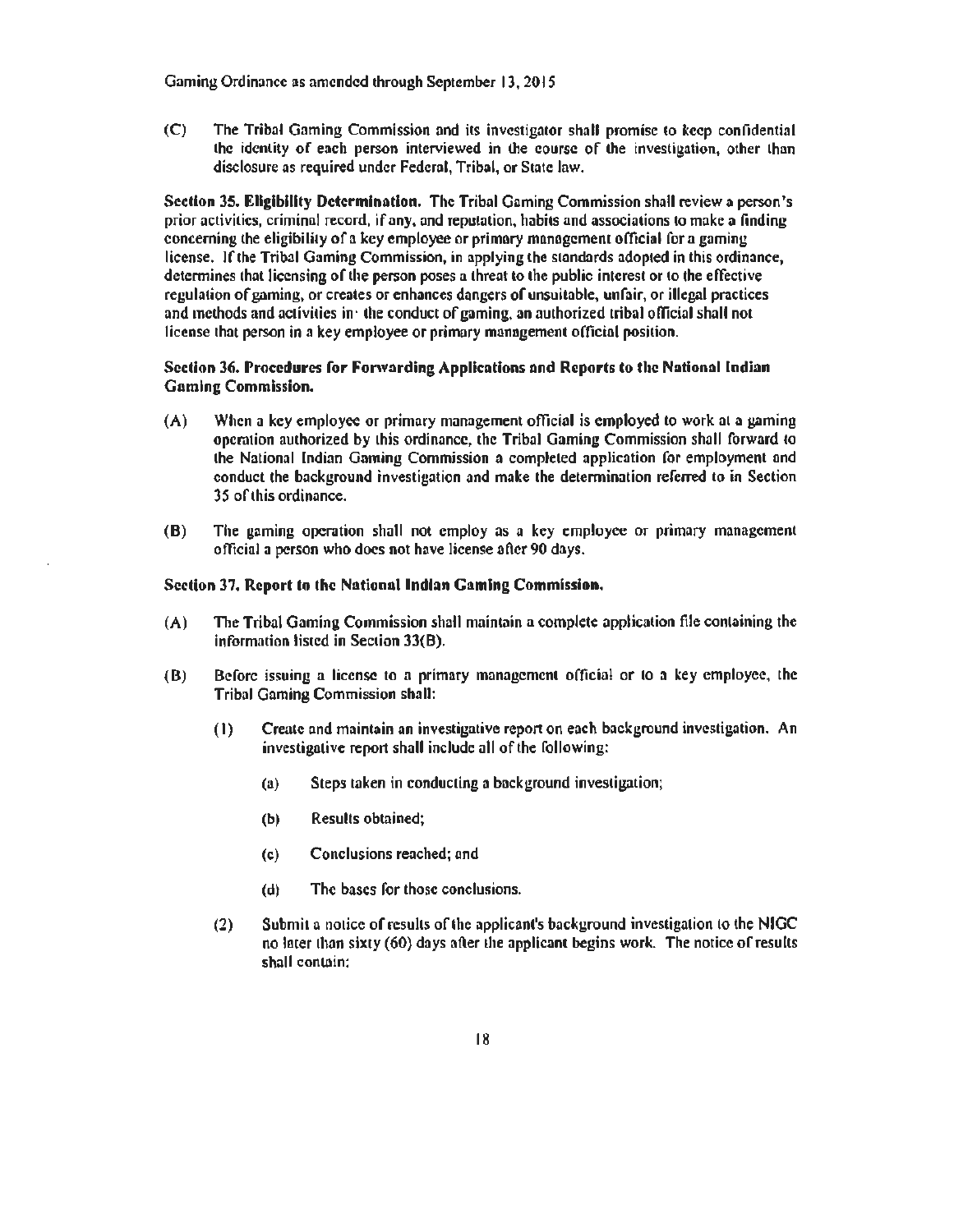- (a) Applicant's name, date of birth, and social security number;
- (b) Date on which applicant began or wilt begin work as a key employee or primary management official;
- (c) A summary of the information presented in the investigative repon, which shall at minimum include a listing of:
	- (i) Licenses that hnve been previously denied;
	- (ii) Gaming licenses that have been revoked, even if subsequently reinstated;
	- (iii) Every known criminal charge brought against the applicant within the last ten  $(10)$  years of the date of application; and
	- (iv) Every felony of which the applicant has been convicted or any ongoing prosecution.
- (d) A copy of the eligibitity determination made under Section 35.
- (C) If a license is not issued to an applicant, the Tribal Gaming Commission:
	- (1) Shall notify the NIGC; and
	- (2) Shall forward copies of its eligibility determination and investigative repon (if any) to the NIGC for inclusion in the Indian Gaming "Individuals Records System.
- (D) With respect to aU employees, and in particulnr key employees and primary management officials, the Tribal Gaming Commission shall retain applications for licensing, reports (if  $any)$  of background investigations, and eligibility determinations for inspection by the Chairman of the NlGC or his or her designee for no Jess than three (3) years from lhe date of termination of employment.

#### Section 38. Granting a Gaming License.

- (A) If. within *a* thirty (30) day period after the National Indian Gaming Commission receives a complete notice of results, the National Indian Gaming Commission notifies the Tribe that it has no objection to the issuance of a license pursunnt to a license application filed by a key employee or a primary management official, the Tribal Gaming Commission, acting for lhe Tribe, moy issue a license to such applicant.
- (B) The Tribal Gaming Commission shaH respond to a request for nddicionnl information from the Chairman of the National Indian Gaming Commission concerning a key employee or a primary management official who is the subject of a report. Such a request shall suspend the 30-day period under paragraph (A) of this section until the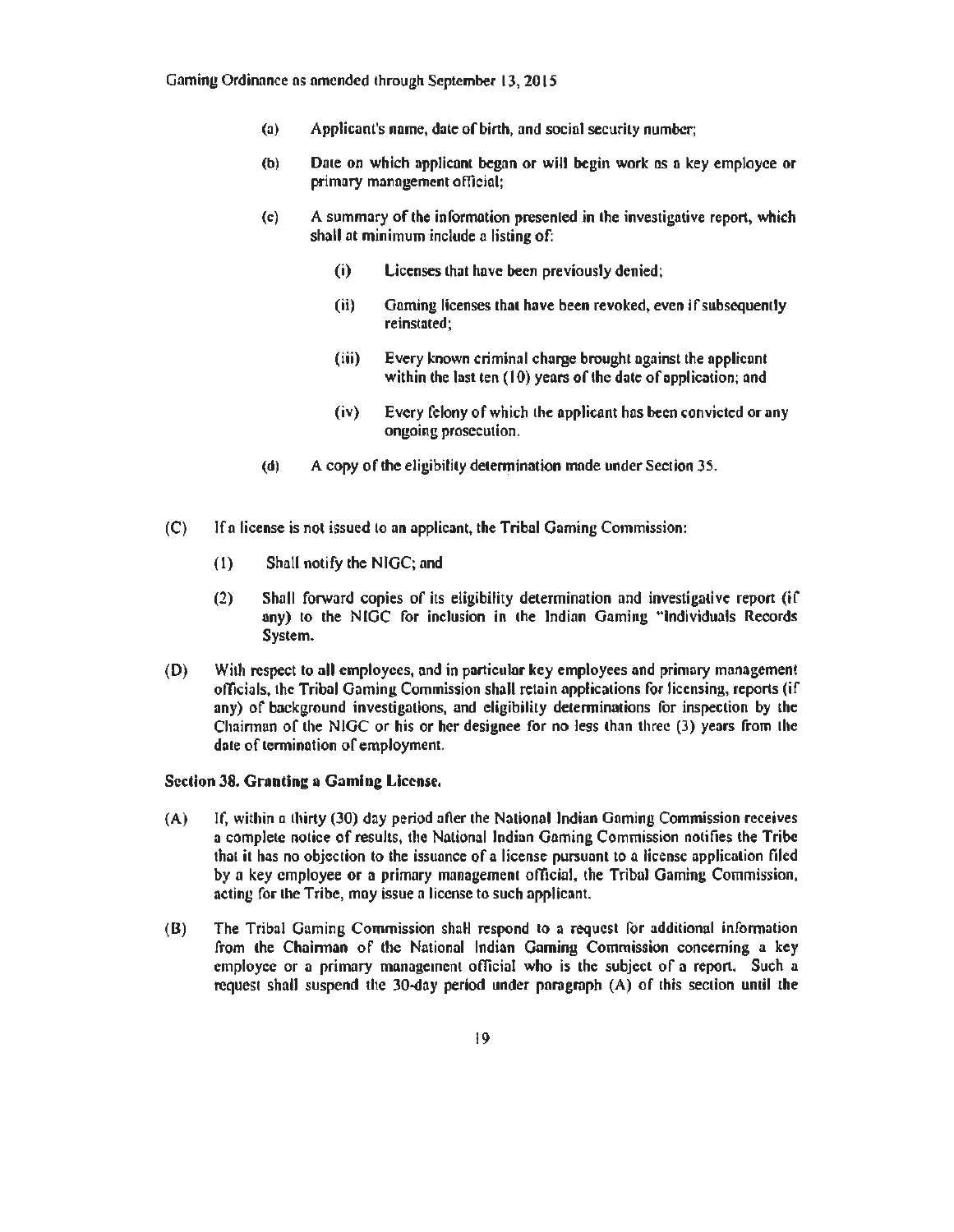Chairman of the National Indian Gaming Commission receives the additional information.

- (C) If. within the thirty (30) day period described above, the National Indian Gaming Commission provides the Tribe with a Statement itemizing objections to the issuance of a license to a key employee or to a primary management official, the Tribe shall reconsider the application, taking into account 1he objections itemized by the National Indian Gaming Commission. The Tribe shall make the final decision whether to issue a license to such applicant.
- (D) The Tribal Gamins Commission must notify the National Indian Gaming Commission of the issuance of a license to n primary management official or key employee within 30 days of its issuance.

#### Section 39. License Suspension.

- (A) If, after the issunnce of a gaming license, the Tribal Gaming Commission receives from the National Indian Gaming Commission reliable information indicating that a key employee or n primary management official is not eligible for employment, the Tribal Gaming Commission shall suspend such license immediately and shall notify in writing the licensee of the suspension and the proposed revocation.
- (B) The Tribal Gaming Commission shall notify the licensee of a time and a place for a hearing on the proposed revocation of a license.
- (C) Afier a revocation hearing, the Tribal Gaming Commission shalt decide to revoke or to reinstate a gaming license. The Commission shall notify the NJGC of its decision within *45* days of receiving notification of the NlGC pursuant to paragraph (A) of this section.

Section 40. Licenses for Vendors. Vendors of services or supplies with a value of \$25,000 or more annually must have a vendor license from the Tribal Gaming Commission in order to transact business with the Tribal gaming operation. Contracts for professional legal and accounting services are excluded from this section.

Section 41. Submission of a Vendor License Application. In order to obtain a vendor license, the business must complete a vendor application and submit to background checks of itself and its principals. Principals of o business include its officers, directors, management, owners, partners, non-institutional stockholders that either own 1 0% or more of the stock or are the 10 largest stockholders, and the on-site supervisor or manager under the agreement with the Tribe, if applicable.

#### Section 42. Contents of the Vendor License Application.

- (A) Applications for vendor licenses must include the following:
	- (I) Name of business, business address, business phone, federal tax lD number (or SSN if a sole proprietorship), main office address if different from business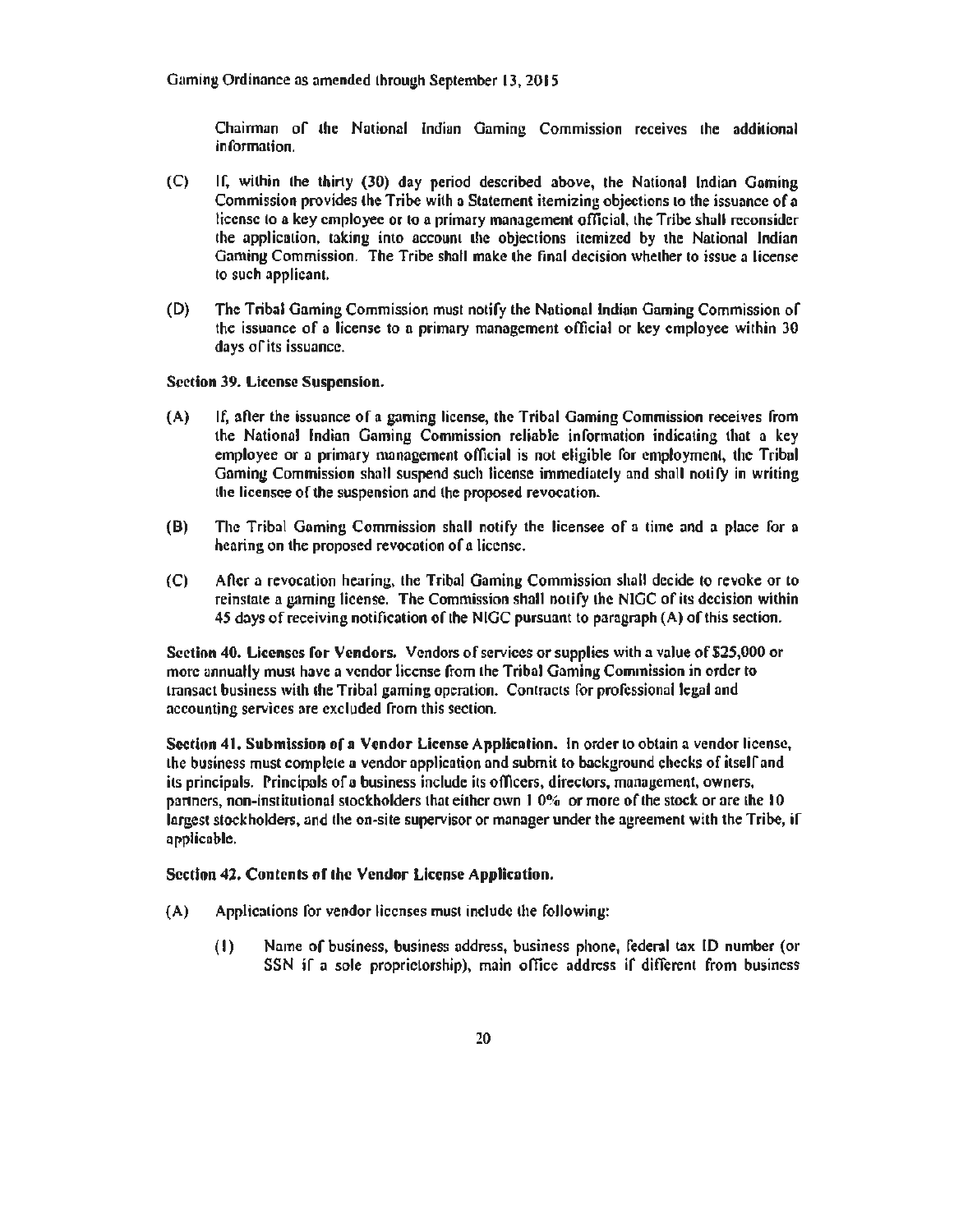address, any other names the applicant has done business under, type of service applicant will provide;

- (2) Whether the applicant is a partnership, corporation, limited liability company, sole proprietorship, or other entity;
- (3) lf the applicant is a corporation, the state of incorporation, and the qualification to do business in the State of Washington if che gaming operation is in a different State than the State of incorporation.
- (4) Trade name. other names ever used, names of any wholly owned subsidiaries or other businesses owned by the vendor or its principals;
- (5) General description of the business and its activities;
- (6) Whether the applicant will be investing in or loaning money to the gaming operation and, if so, how much;
- (7) A description of any existing and previous business relationships with the gaining industry generally, including ownership interests in those businesses;
- (8) A list of Jndinn tribes with which the vendor has an existing or previous business relationship, including ownership, financial, or management interests in non· gaming activities;
- (9) Names, addresses, and phone numbers of three business references with whom the company had regularly done business for the last five years;
- $(10)$  The name and address of any licensing or regulatory agency with which the business has filed an application for a license or pennit related to gaming, whether or not such license or pennit was granted;
- ( 11) Jf the business has ever had a license revoked for any reason, the circumstances involved;
- $(12)$  A list of lawsuits to which the business has been a defendant, including the name and address of the court involved, and the date and disposition if any;
- ( 13) List the business' funding sources and any liabilities of\$50,000 or more.
- (14) A list of the principals of the business, their social security numbers, addresses and telephone numbers, tide, and percentage of ownership in the company; and
- ( 15) Any funher infonnation the Tribe deems relevant.
- (B) The following notice shall be placed on the application form for a vendor and its principals: